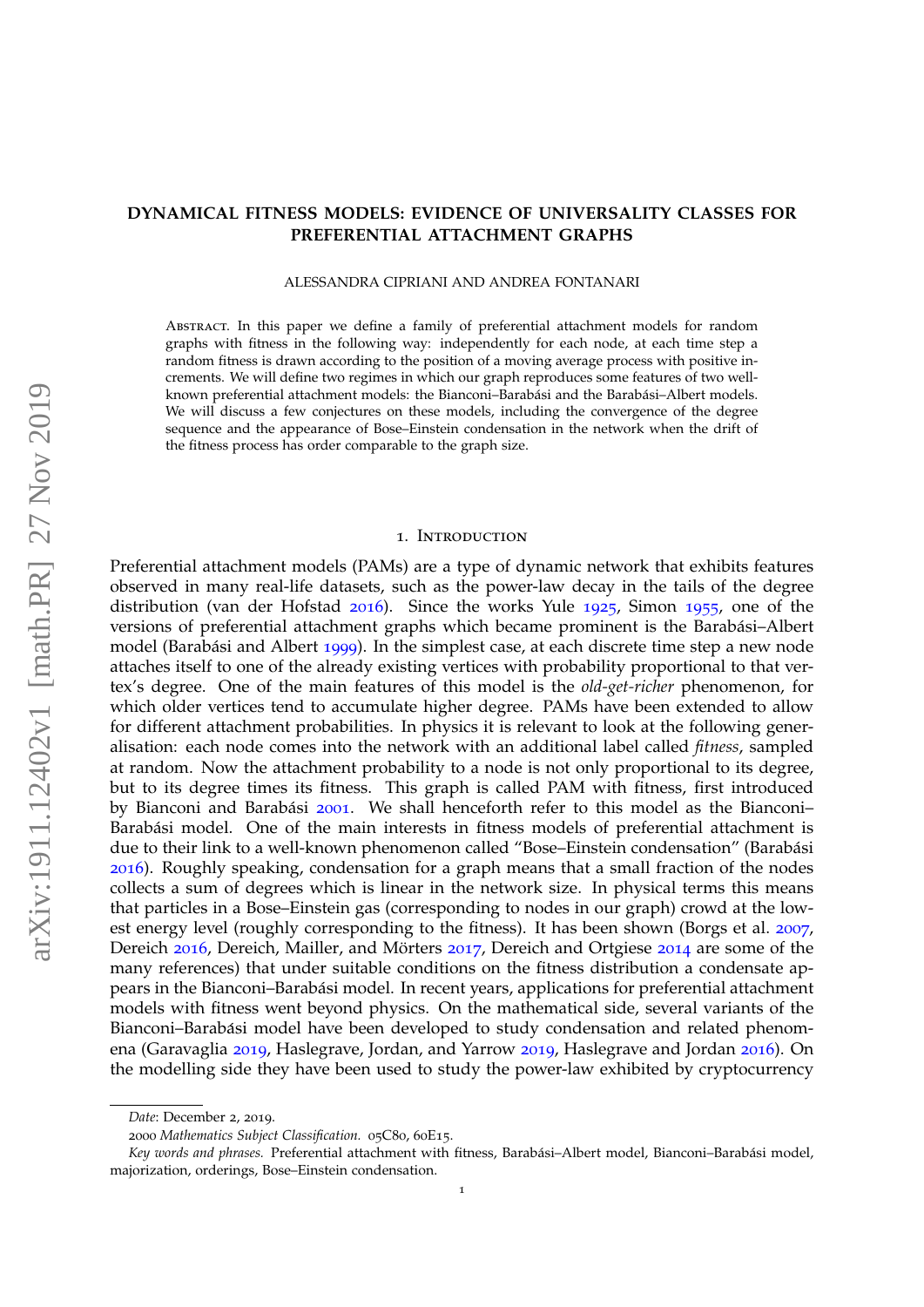transaction networks such as Bitcoins (Aspembitova et al. [2019](#page-20-10)), and citation networks (Garavaglia, van der Hofstad, and Woeginger [2017](#page-20-11)). The reason for this is that one can think that nodes represent agents and connections among them depend on their reputation (the degree) and their skills (the fitness). Studying properties of such networks can lead to better understanding of real-life phenomena.

So far the fitness has been considered fixed in time. Clearly this may not be the case, for example when the skills of an agent increase in time via a learning-by-doing mechanism. Motivated by this, we want to define a family of PAMs with *dynamical fitness*. In our networks, the fitness  $\mathscr{F}_t(v)$  is allowed to vary over time, independently for each vertex *i*, according to a stochastic process that arises out of the sum of i.i.d. positive random variables *e*. It turns out that by choosing the right summation scheme we are able to range between the Barabási–Albert and the Bianconi–Barabási model. More precisely, we start by showing that if the amount of increments  $\epsilon$  is finite, we are able to compare our model to the Barabási–Albert and Bianconi– Barabási models by showing that some features resemble those of these benchmark cases (eg. expected asymptotic attachment probability). Furthermore, we investigate numerically the behavior of the degree sequence and show it is asymptotically close to that of the Barabási-Albert resp. Bianconi–Barabási model. Indeed the *old-get-richer* phenomenon is reinforced by the presence of larger fitness of older nodes.

We continue by focusing on the Bianconi-Barabási model proving that condensation can be induced by summing sufficiently many increments. Provided the mean increment  $\mu_{\epsilon}$  is less than 1/2 we can always find a fitness distribution  $v(\epsilon)$  such that the Bianconi–Barabási model with that fitness condensates, in particular  $v(\epsilon)$  is obtained via convolution of the increment distribution. However, for a larger mean increment condensation will not appear regardless of the growth of the fitness (as long as it is bounded in time), thus showing a phase transition at  $\mu_{\epsilon} = 1/2$ . We then conjecture, and provide numerics in support, that this behavior carries over to our model as well.

Finally, we conclude with several open problems and conjectures. In particular, we perform simulations suggesting the appearance of a condensate when the sum of the increments grows linearly in the network size. We inquire whether this phase transition is universal in the increment law.

Drawing conclusions from our work, both mathematical and empirical evidence hints at the universal behavior of the Barabási–Albert and the Bianconi–Barabási model which appear to be stable under random, but bounded in time, perturbations of the attachment probability.

The main challenge at present is that the study of random networks with fitness has been successfully carried through via a coupling with continuous-time branching processes (CTBP) and generalised Pólya's urns. However, our time-varying fitness corresponds to a change of the reproduction rate in each family of the associated CTBP, *at every birth event*, making the CTPB lose its Markovian properties and independence over families. Using the observation that the degree sequence corresponds to an element of a simplex, the theory of majorization turns out to be a good tool to control the quantities we are interested in. To the best of the authors's knowledge, majorization seems to be newly applied in the context of PAMs, although it has been widely used for other random graphs (Arnold [2007](#page-20-12)).

*Structure of the article.* In Section [2](#page-2-0) we describe the model we are considering and state our main Theorems, which are proved, together with auxiliary results, in Section [3](#page-6-0). We describe some conjectures and numerical simulations in Section [4](#page-12-0). We finally conclude with the remarks of Section [5](#page-19-0).

Acknowledgments. The authors are grateful to Remco van der Hofstad and Cécile Mailler for several stimulating discussions. The first author is supported by the grant 613.009.102 of the Netherlands Organisation for Scientific Research (NWO). The second author acknowledges the support of grant FP7 Marie Curie ITN Project WakEUpCall Nr. 643045.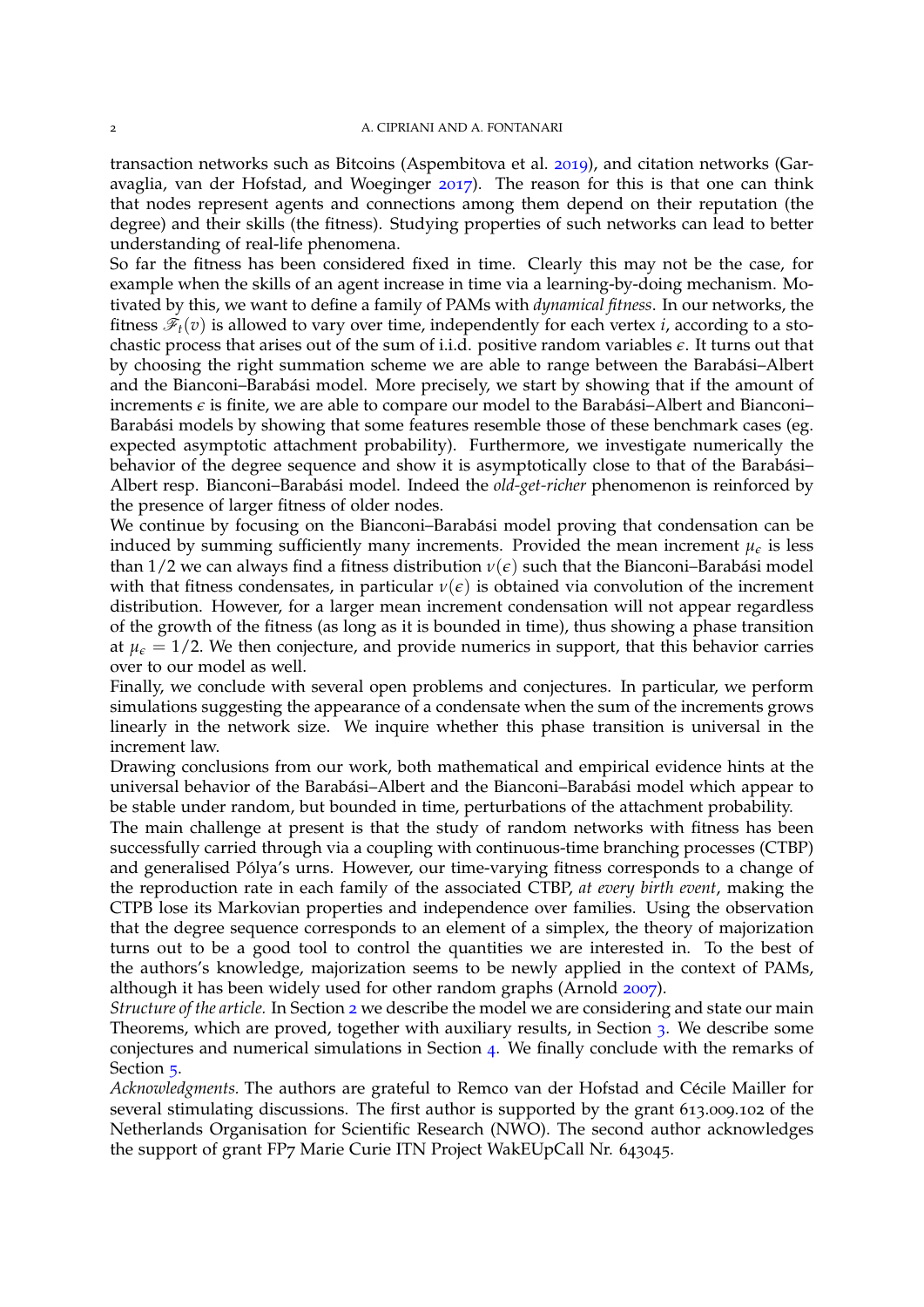**Notation.** For a random variable *X* we denote its expectation as  $\mu_X$ . We say that  $f(x) \approx g(x)$ if there exist universal constants  $c_r$ ,  $c_\ell > 0$  such that  $c_\ell g(x) \leq f(x) \leq c_r g(x)$  for all *x*. We use the standard notation for graphs  $G_t = (V_t, E_t)$  where  $V_t$  denotes the vertex set at time  $t$  and  $E_t$  denotes the edge set. The degree of a node  $v$  at time  $t$  in a graph  $G = G_t$  is indicated as  $deg_t(v)$ . We write  $w \to v$  to indicate that node  $w$  is attached to node  $v$  in the graph *G*, and the bond between the two nodes is written as  $(w, v)$ . We will use bold fonts for vectors. For  $\mathbf{x} = (x_1, \ldots, x_d) \in \mathbb{R}^d$  let

$$
x_{[1]} \geq \cdots \geq x_{[d]}
$$

denote the components of *x* in decreasing order, and let

$$
\mathbf{x}_{\downarrow} := (x_{[1]}, \ldots x_{[d]})
$$

denote the decreasing rearrangement of **x**. We will use the Landau notation always with respect to a time parameter  $t \to \infty$ . For a probability law  $\nu$  we denote as  $\nu^{(m)}$  the  $m$ -convolution of *ν*. Finally,  $d_{TV}$  denotes the total variation distance.

## 2. The model and main results

<span id="page-2-0"></span>2.1. **Definition of the model.** We will now begin by setting up the definition of our preferential attachment graphs. In particular in this work we will construct random trees where at each time step a new node attaches itself to a previous one according to the preferential attachment rule given in Equation ([2](#page-2-1).1).

The construction algorithm is the following:

<span id="page-2-2"></span>

| <b>Algorithm 1</b> Construction of the preferential attachment graph |                                                                                                                   |       |
|----------------------------------------------------------------------|-------------------------------------------------------------------------------------------------------------------|-------|
|                                                                      | 1: procedure GRAPHCONSTRUCTION                                                                                    |       |
|                                                                      | 2: <i>initial</i> step:                                                                                           |       |
|                                                                      | $G_1 = (V_1, E_1) \leftarrow (\{1, 2\}, (1, 2))$                                                                  |       |
|                                                                      | 4: $\mathscr{F}_1 \leftarrow (\mathscr{F}_1(1), \mathscr{F}_1(2))$                                                |       |
|                                                                      | 5: recursive step:                                                                                                |       |
| 6:                                                                   | for $i > 1$ do                                                                                                    |       |
| 7:                                                                   | $\mathscr{F}_i \leftarrow (\mathscr{F}_i(v))$ for all $v \in V_{i-1}$ .                                           |       |
| 8:                                                                   | node $\leftarrow$ $j \in V_{i-1}$ chosen with probability                                                         |       |
|                                                                      | $P(i \rightarrow j) = \frac{\mathscr{F}_i(j) \deg_{i-1}(j)}{\sum_{v \in V_{i-1}} \mathscr{F}_i(v) \deg_{i-1}(v)}$ | (2.1) |
| 9:                                                                   | $V_i \leftarrow V_{i-1} \cup \{i\}$                                                                               |       |
| 10:                                                                  | $E_i = E_{i-1} \cup \{(i, node)\}\$                                                                               |       |

The choice of the initial graph  $G_1$  is arbitrary and does not affect our results. The random variable

<span id="page-2-1"></span>
$$
Z_t := \sum_{v \in V_{t-1}} \mathscr{F}_t(v) \deg_{t-1}(v)
$$

is the partition function at time *t*. Note also that we label a vertex by its arrival time in the graph. This mapping is valid since our graph is a tree. Therefore we will interchangeably use *u*, *v*, *w*, . . . as names of vertices or as times in the graph evolution without risk of confusion. The new feature of our model is that fitnesses randomly vary in time according to a specific discrete-time stochastic process whose definition is given in Definition [2](#page-3-0).1.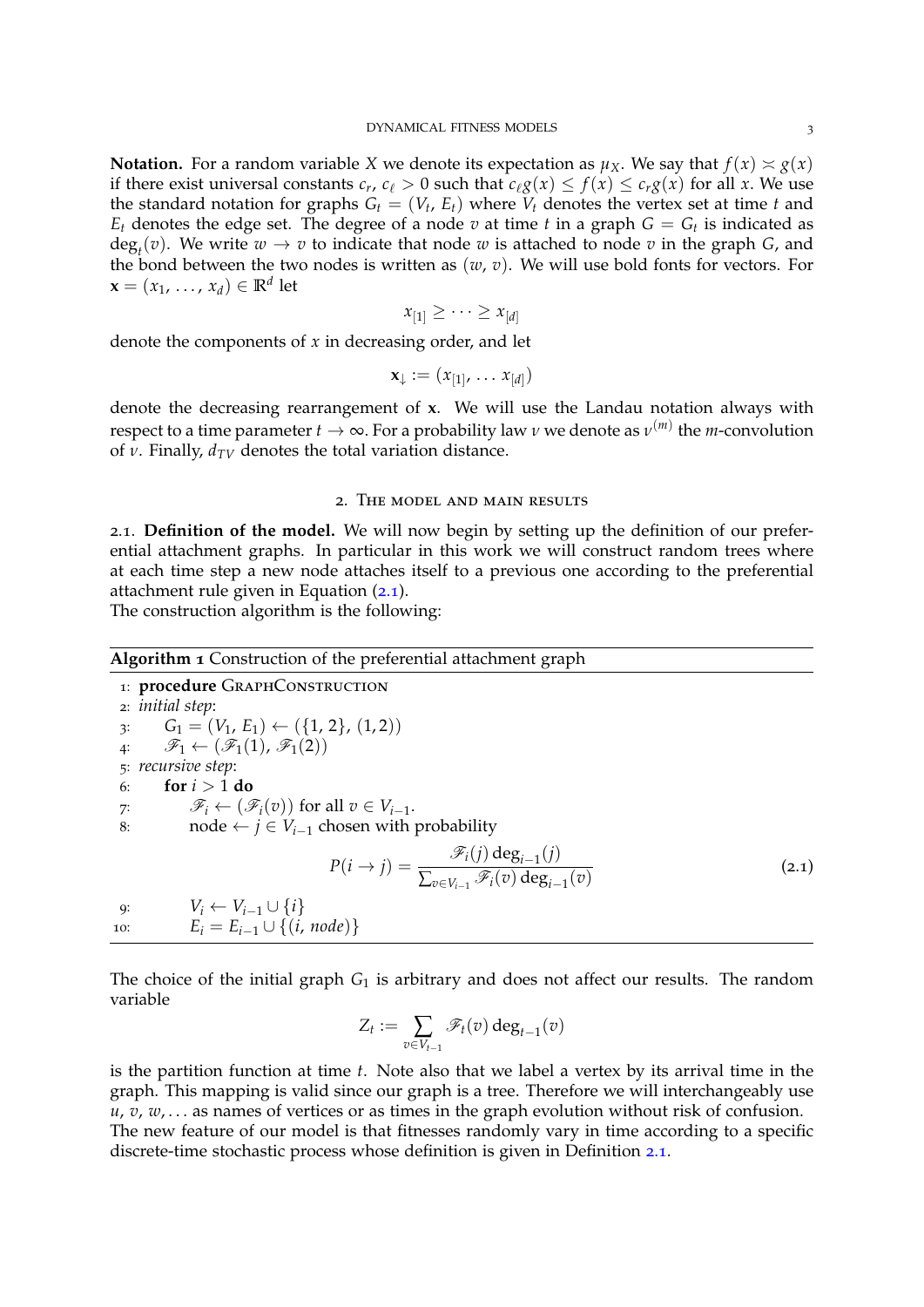<span id="page-3-0"></span>**Definition 2.1** (Fitnesses as stochastic processes). Given the graph  $G_{t-1} = (V_{t-1}, E_{t-1})$  we set  $(\mathscr{F}_t(v))_{v \in V_{t-1}}$  as

<span id="page-3-1"></span>
$$
\mathscr{F}_t(v) := \sum_{i=v+1}^t \alpha_i \epsilon_i(v), \qquad (2.2)
$$

where  $\alpha = (\alpha_i)_{i=1}^t$  is such that  $\alpha_i \in \{0, 1\}$  for all  $i = 1, \ldots, t$ , and  $(\epsilon_i(v))_{i \in \mathbb{N}, v \in V_{t-1}}$  is a collection of i.i.d. non-negative random variables.

The law of  $\epsilon$  is denoted by *ν*. In the present work, we assume that supp(*v*)  $\subset$  [0, 1], as common in the literature on condensation for preferential attachment models with fitness (Borgs et al. [2007](#page-20-3), Dereich, Mailler, and Mörters [2017](#page-20-5), Haslegrave, Jordan, and Yarrow [2019](#page-20-8)).

According to the choice of  $\alpha$ , ([2](#page-3-1).2) spans a rich variety of stochastic processes. Some notable ones are

- <span id="page-3-3"></span>a) the i.i.d. sampling from the law *v* if  $\alpha = (0, \ldots, 0, 1)$ , namely for every *v* one has  $\mathscr{F}_i(v) = \epsilon_i(v)$ . Observe that  $\mathscr{F}_i(v)$  is independent from  $\mathscr{F}_i(v)$  for all  $i \neq j$ .
- <span id="page-3-4"></span>b) A moving average process  $MA(m)$  of order  $m, m < \infty$ , for  $\alpha = (0, 0, \ldots, 0, 1, \ldots, 1)$  $\frac{1}{m}$ ).

Observe that, for fixed *v* and *i*,  $\mathscr{F}_i(v)$  is independent from  $\mathscr{F}_{i+m}(v)$  (*m*-Markov property).

- <span id="page-3-6"></span>c) The random walk with positive increments  $\epsilon$  for  $\alpha = (1, \ldots, 1)$ .
- <span id="page-3-5"></span>d) When  $\alpha = (1, \ldots, 1]$  $\overline{m}$ ,  $0, \ldots, 0$  with  $m < \infty$  the fitness is a finite sum of increments
- such that  $\mathscr{F}_i(v) = \mathscr{F}_{v+1+m}(v)$  for all  $i \ge v+1+m$ .
- <span id="page-3-2"></span>e) When  $\alpha = (1, 0, \ldots, 0)$  we obtain a time-independent fitness such that for every *v* one has  $\mathscr{F}_i(v) = \epsilon_{v+1}(v)$  for all  $i \ge v+1$ .

The classical Bianconi–Barabási model corresponds to  $e$ ). On the other hand of the spectrum, we will provide evidence (see Section  $\phi$ ) to support the conjecture that the model in Case  $\phi$ ) resembles a Barabási–Albert model. In our opinion this motivates the choice of the summation scheme in ([2](#page-3-1).2) since it allows for a possible interpolation between the Bianconi–Barabási and the Barabási-Albert models.

In the next Subsection we will indeed identify two regimes in which the behavior of our model follows closely that of the Bianconi–Barabási resp. Barabási–Albert graphs.

2.2. **Identification of two regimes.** The relevance of our model lies in the fact that, by a suitable tuning of the vector  $\alpha$ , we can construct two families of graphs that will either behave roughly like the Bianconi-Barabási or the Barabási-Albert models. Therefore, our graph can be used as a tool to test the universality of these two models.

The first step is to partition our family of graphs into suitable regimes where the associated graphs share some features. Subsequently we identify, wherever possible, a representative benchmark for the class which will be either the Bianconi–Barabási or the Barabási–Albert.

In order to define properly the regimes, we introduce a parameter  $m \in \mathbb{N}$  that roughly measures the total number of summed increments in ([2](#page-3-1).2). More precisely, *m* represents the length of a block of 1's in vector  $\alpha$ . Note also that *m* may depend on the graph size. According to the position of the block three fitness categories are identified which in turn define the following graph regimes:

**Definition** 2.2 (R1 graph). Let *m* fixed. The class  $R1$  is the class of all graphs  $G_t$  evolving according to Algorithm [1](#page-2-2) with fitness

$$
\mathscr{F}_t(v) = \sum_{i=(t-m)\vee(v+1)}^t \epsilon_i(v) \tag{2.3}
$$

for every node *v*.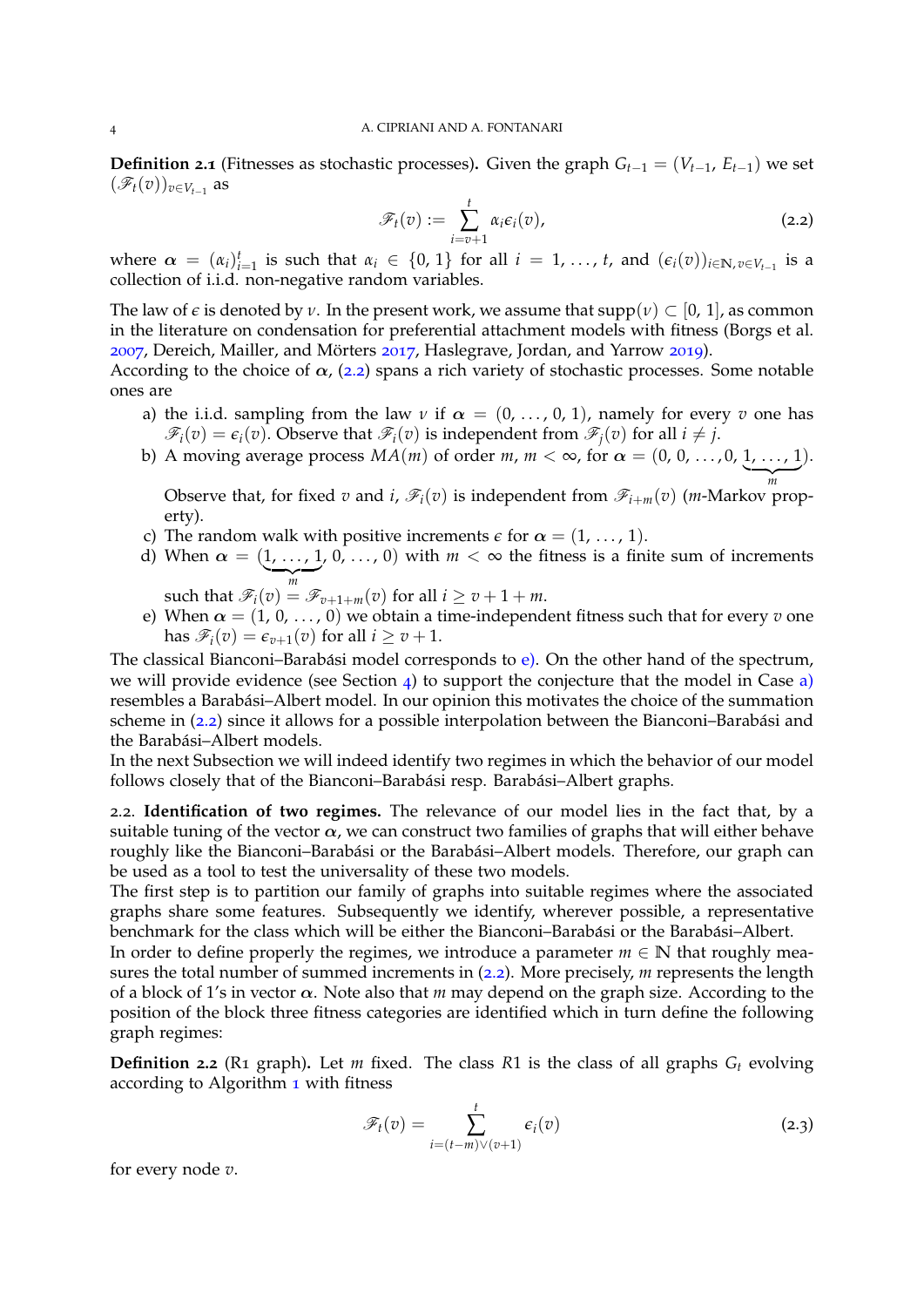**Definition 2.3** (R2 graph). Let *m* fixed. The class *R2* is the class of all graphs  $G_t$  evolving according to Algorithm [1](#page-2-2) with fitness

$$
\mathscr{F}_t(v) = \sum_{i=v+1}^{(v+m+1)\wedge t} \epsilon_i(v) \tag{2.4}
$$

for every node *v*.

<span id="page-4-0"></span>**Definition 2.4** (R3 graph). Let  $m(t)$  be a N-valued function of the graph size *t* which is increasing and unbounded. The class *R*3 is the class of all graphs *G<sup>t</sup>* evolving according to Algorithm [1](#page-2-2) with fitness

<span id="page-4-2"></span>
$$
\mathscr{F}_t(v) = \sum_{i=v+1}^{(v+m(t)) \wedge t} \epsilon_i(v) \tag{2.5}
$$

for every node *v*.

A few remarks are now due:

**Remark 2.5** (On *R*1)**.** The fitness process of the class *R*1 covers Cases [a\)](#page-3-3)[-b\).](#page-3-4) We will show that in this regime a Barabási-Albert-like behavior emerges.

**Remark 2.6** (On *R*2)**.** The fitness process of the class *R*2 covers Cases [d\)](#page-3-5)[-e\).](#page-3-2) We will show that in this regime a BB-like behavior emerges. Indeed, we recover a model similar to the BB in the following sense: nodes after *m* steps stop adding increments and start behaving as if they were in a Bianconi–Barabási graph with fitness law  $ν^{(m)}$ .

**Remark 2.7** (On *R*3)**.** The fitness process of the class *R*3 includes Case [c\)](#page-3-6) which can be obtained by setting  $m(t) = t$  in Definition [2](#page-4-0).4. Clearly other functions can be used, for example  $m(t) =$  $\log t$ . As we shall see, according to the speed of the chosen function different behaviors will arise especially regarding the phenomenon of condensation. One may also wonder what happens when one chooses a fitness process as

<span id="page-4-1"></span>
$$
\mathscr{F}_t(v) = \sum_{i=(t-m(t))\vee(v+1)}^t \epsilon_i(v). \tag{2.6}
$$

When  $m(t) = t$  ([2](#page-4-1).6) and (2.5) coincide. Any other other choice of  $m(t)$  in (2.6) is uninteresting for the purposes of our study (for example, we will see that the phenomenon of condensation is trivial in this case).

Before giving our main results, we conclude this Subsection with heuristics on the "rich-getricher" phenomenon, a characterising property of preferential attachment models. Note that for every regime the expected fitness of vertex *v* at time *t* is

<span id="page-4-3"></span>
$$
\mathbb{E}[\mathscr{F}_t(v)] = \mu_{\epsilon}(m \wedge (t - v - 1)) \tag{2.7}
$$

where *m* can also depend on *t*. It is clear from ([2](#page-4-3).7) that older nodes have a higher fitness on average, thus reinforcing the idea that the old-get-richer phenomenon is likely to be preserved in our family of models.

We now turn to the main results of the paper. We will start by studying the phenomenon of condensation (defined precisely in Subsection [3](#page-7-0).1.2). Then we will move to the attachment probability.

2.3. Condensation. The first result for condensation concerns the classical Bianconi-Barabási model and shows that condensation can be enforced by a convolution operation. More specifically, given a fitness distribution in a Bianconi–Barabási model with mean less than  $1/2$ , we will prove that the graph in Definition [2](#page-5-0).8 whose fitness is the *m*-convolution condensates for *m* large enough. On the other hand, if the mean is larger or equal to 1/2, condensation does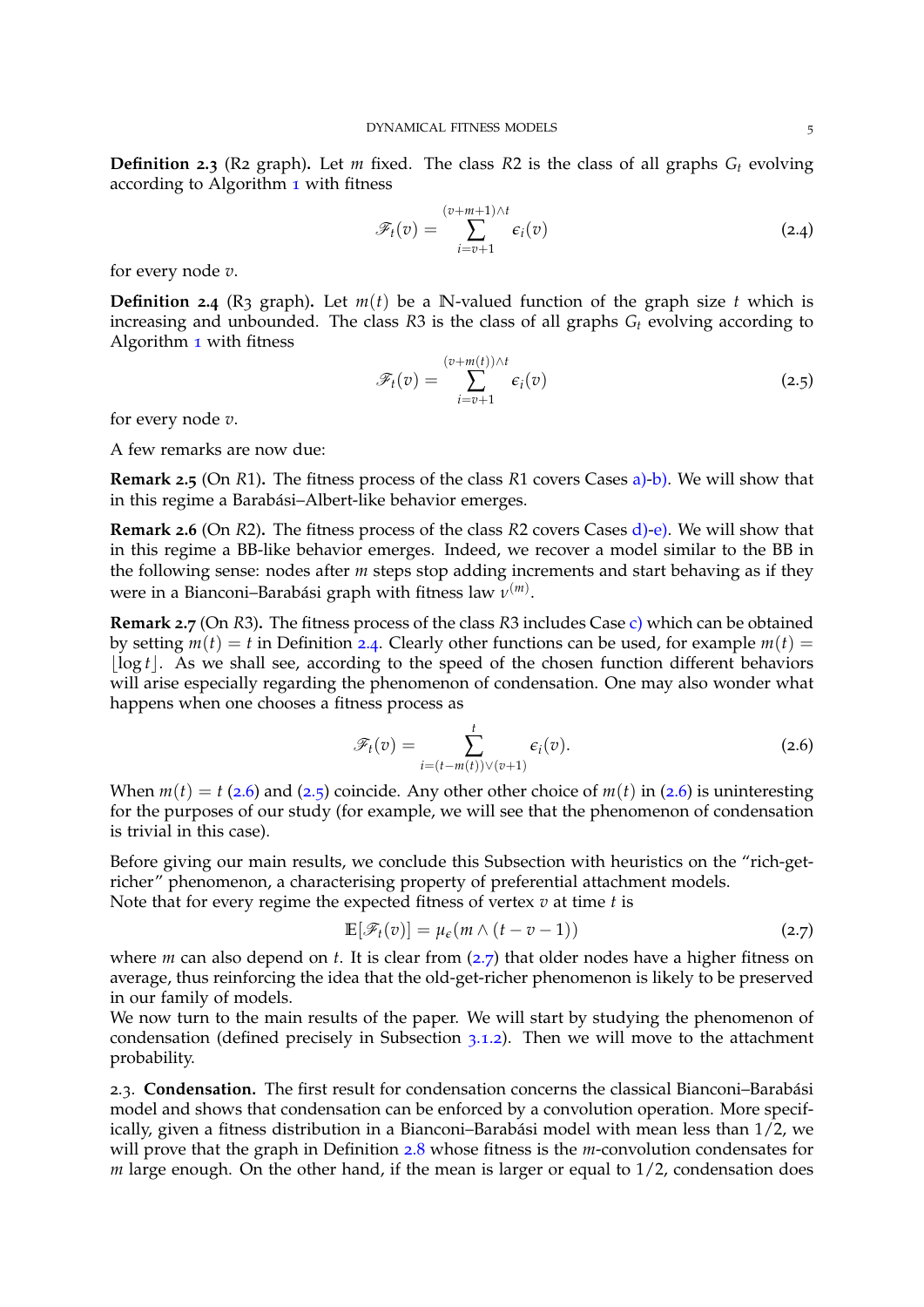not appear. This result provides new insight on the heuristic behind condensation. Since this phenomenon requires more "rarified" high fitness population (Borgs et al. [2007](#page-20-3)), the convolution, which increases the tail decay rate of the distribution, will favor condensation. On the other side, if the mean is too high, mass will not escape from the upper endpoint of the distribution, countering the appearance of the condensate. Therefore, there is a trade-off between these two mechanisms, which results in a phase transition at 1/2.

We now make the above reasoning rigorous. We introduce a family of Bianconi–Barabási graphs parametrized by the convolution of the fitness law, that is, given a probability distribution *ν* in [0, 1], we call *BB*(*m*) a Bianconi–Barabási graph with fitness law  $ν^{(m)}$ .

<span id="page-5-0"></span>**Definition 2.8** ( $BB(m)$  graphs). Let  $m \in \mathbb{N}$ . We denote  $BB(m)$  a preferential graph evolving according to Algorithm [1](#page-2-2) with

$$
\mathscr{F}_t(v)=\sum_{i=1}^m \epsilon_i(v).
$$

We stress that the fitness distribution is independent of time and is distributed as the convolution  $ν^{(m)}$ . Taking  $m=1$  one obtains a Bianconi–Barabási model with fitness  $\epsilon$ . In the sequel, we will refer as "Bianconi-Barabási models" to any graph constructed via Algorithm [1](#page-2-2), and we will use the notation  $BB(m)$  when it will be important to stress the dependence on the convolution.

<span id="page-5-3"></span>**Proposition 2.9.** *Assume that the probability distribution ν of the fitness increment e satisfies*

<span id="page-5-1"></span>
$$
\int_0^1 \frac{x}{1-x} \, \mathrm{d}\nu(x) < \infty. \tag{2.8}
$$

*and*

<span id="page-5-2"></span>
$$
\int_0^1 x \, \mathrm{d}\nu(x) < \frac{1}{2}.\tag{2.9}
$$

*Then there exists*  $m^* \in \mathbb{N}$  *such that*  $BB(m^*)$  *condensates.* 

**Remark 2.10** (Example: Beta distribution)**.** The law of the beta distribution *Beta*(*α*, *β*) with  $\alpha < \beta < \alpha + 1$  satisfies ([2](#page-5-2).8)-(2.9) and does not condensate (Borgs et al. [2007](#page-20-3), Appendix C.3). Therefore by Proposition [2](#page-5-3).9 there exists an *m*<sup>∗</sup> such that the *m*<sup>∗</sup> -convolution condensates.

The second result instead is relative to the *R*1 regime of our model. It states that in this case condensation does not occur.

<span id="page-5-4"></span>**Theorem 2.11.** *No condensation occurs for graphs in Regime R*1*.*

When trying to prove a similar result for Regime *R*2 one faces additional difficulties. The main one is that one needs to control the empirical degree distribution, but the available techniques relying on continuous-time branching processes fail because of the interdependence among the branching rates of the particles represented by the vertices in our context. However, numerical simulations we performed in Section [4](#page-12-0) show that when *BB*(*m*) condensates, the corresponding graph in *R*2, which sums the same *m* increments, will also condensate.

2.4. **Evolution of the attachment probability.** We now state three Propositions regarding the behavior of the attachment probability for our graphs. The main challenge lies in the fact that the attachment probability depends on the fitness, so it is a random object as well.

In particular the role of Proposition 2.[12](#page-6-1) is to justify why in Regime *R*1 we expect a behavior reminiscent of the Barabási–Albert model. Indeed, the refresh of the fitness after *m* steps will imply that on average we attach new nodes with a probability proportional only to the degree multiplied by a constant, the mean increment. This mirrors the behavior in the Barabási-Albert graph where no fitness is present. More formally, we show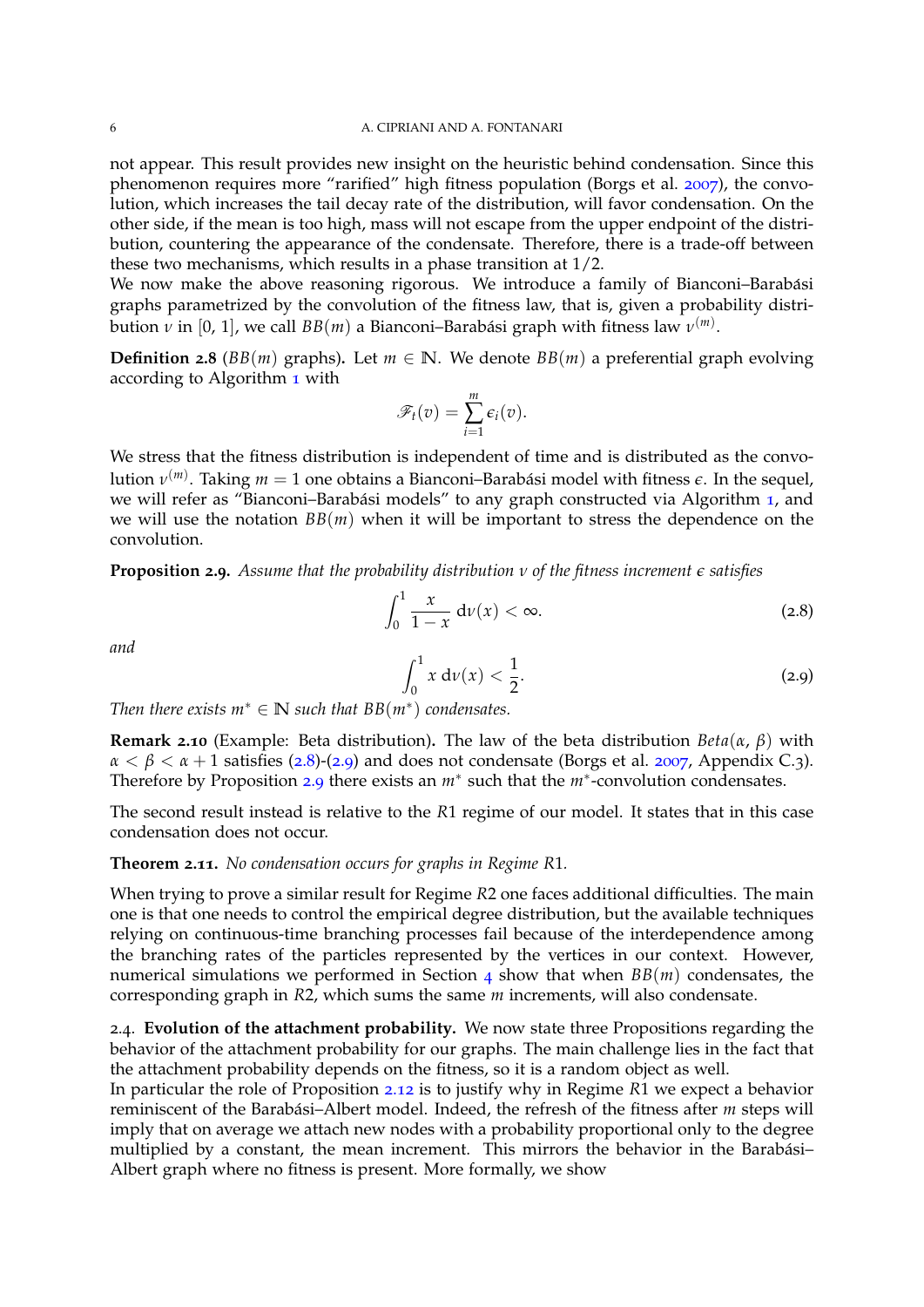<span id="page-6-1"></span>**Proposition 2.12.** Let  $G_t$  be a graph in Regime R1. If  $v \in V_t$  is such that  $v \leq t - m$ , then

$$
\mathbb{E}\left[P(t+1\to v)\right] \asymp \frac{\mathbb{E}\left[\deg_{t-m}(v)\right]}{t} + O(t^{-1})\tag{2.10}
$$

*where the error is a.s. in t.*

Note that in (2.[11](#page-6-2)) there is no equality sign, but we are off by a multiplicative factor as the proof will show.

Proposition 2.[13](#page-6-3) shows that the attachment probability in Regime *R*2 depends on the fitness distribution, resulting in the naming "Bianconi-Barabási-like" case.

<span id="page-6-3"></span>**Proposition 2.13.** Let  $G_t$  be a graph in Regime R2. If  $v \in V_t$  is such that  $v \leq t - m$ , then

<span id="page-6-2"></span>
$$
P(t+1 \to v) \asymp \frac{\deg_t(v)\mathscr{F}_t(v)}{t} \quad a.s.
$$
 (2.11)

Finally, when *m* depends on *t* (the *R*3 case) we cannot refer to any benchmark model so it is natural to investigate the attachment probability in this case too. In particular we observe a behavior more similar to the Barabási-Albert model. This is due to the fact that, essentially as a consequence of the law of large numbers, the fitness may be replaced by a constant, its mean, thus cancelling out in the numerator and denominator of the attachment probability.

<span id="page-6-4"></span>**Proposition 2.14.** *Let G<sup>t</sup> be a graph in Regime R*3*. Then*

$$
P(t+1 \to v) \asymp \frac{\deg_t(v)}{t} \quad a.s. \text{ and } L^1. \tag{2.12}
$$

**Remark 2.15.** We notice in passing that when the fitness is distributed as in ([2](#page-4-1).6) the result of Proposition 2.[14](#page-6-4) carries over as well.

## 3. Proofs of the results

<span id="page-6-0"></span>3.1. **Preliminaries.** The two main tools we use to study preferential attachment graphs are the majorization order and some results in the theory of branching processes. Although by no means complete, we wish to recall here the basics we are going to employ in our work.

3.1.1. Majorization. Majorization is a tool which was first introduced in Hardy, Littlewood, and Pólya [1929](#page-20-13). We refer the interested reader to the monography Marshall, Olkin, and Arnold [1979](#page-20-14) for a complete overview.

**Definition 3.1** (Majorization order). For two vectors  $\mathbf{u}, \mathbf{v} \in \mathbb{R}^d_+$  we will write  $\mathbf{u} \prec \mathbf{v}$  ("*v* majorizes *u*"), if and only if the following is satisfied:

$$
\begin{cases} \sum_{i=1}^{k} u_{[i]} \leq \sum_{i=1}^{k} v_{[i]}, \quad k=1,\ldots,d-1\\ \sum_{i=1}^{d} u_{[i]} = \sum_{i=1}^{d} v_{[i]}.\end{cases}
$$

We will call

 $\mathscr{D}_d := \{ (u_1, \ldots, u_d) \in \mathbb{R}^d : u_1 \geq u_2 \geq \ldots \geq u_d \}.$ 

Majorization becomes a useful tool in random graphs because it provides a way to control functions whose domain is a simplex, and since the degree sequence satisfies  $\sum_{v=1}^{t} \text{deg}_t(v) =$ 2(*t* − 1) for trees we can apply majorization to find maxima and minima of appropriate quantities. In particular, we will look at Schur-convex functions, which are are isotonic with respect to the majorization order (see Marshall, Olkin, and Arnold [1979](#page-20-14), Definition A.1, Section 3). One such function is the partition function of the attachment probability at time *t*.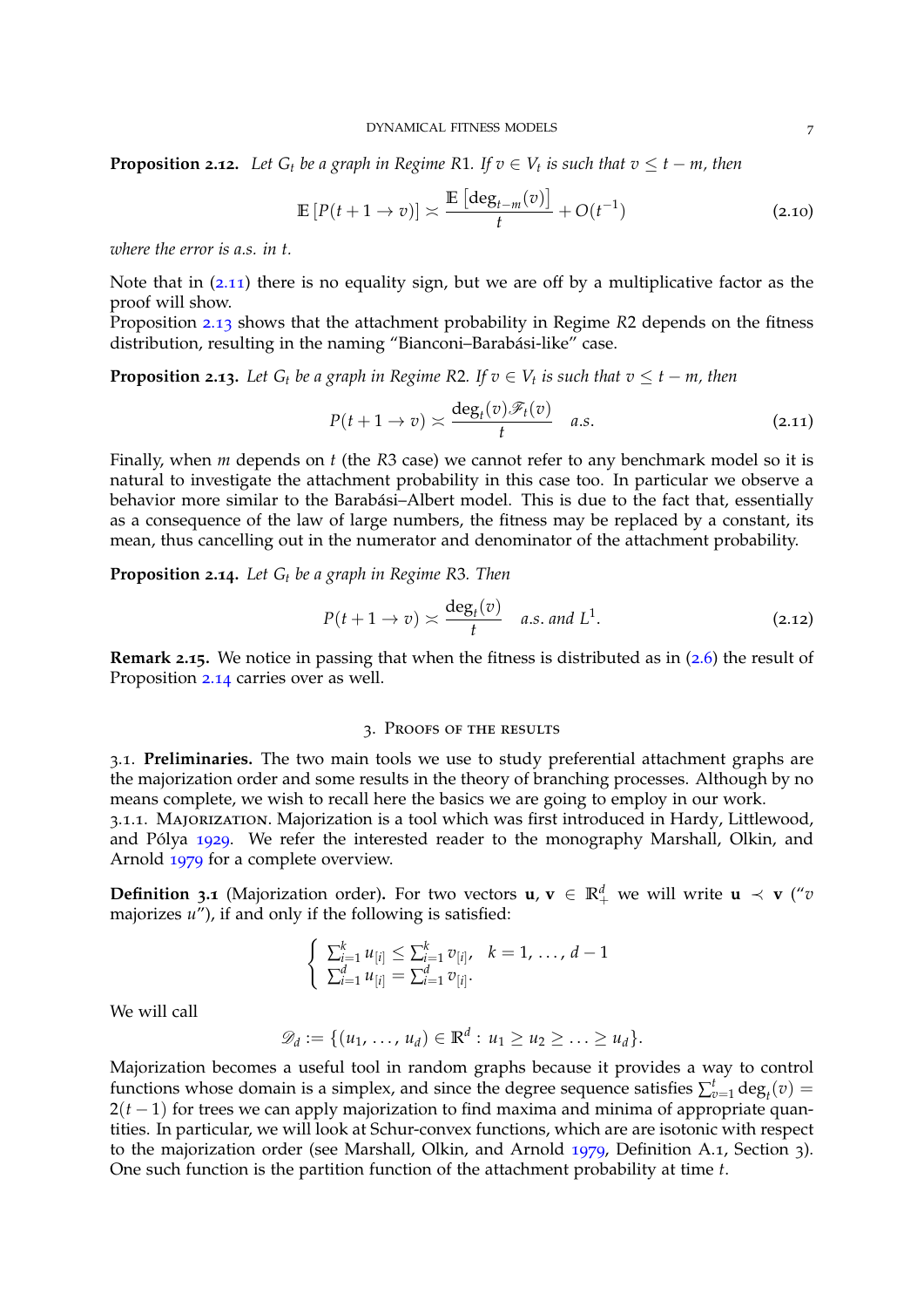## 8 A. CIPRIANI AND A. FONTANARI

<span id="page-7-0"></span>3.1.2. Condensation and continuous-time branching processes. Condensation can be defined rigorously in several ways. The first definition we use requires the introduction of the upper end-point of the fitness distribution *ν*:

$$
h = h(\mathscr{F}) := \sup\{x : \nu(-\infty, x) < 1\}.
$$

To restrict ourselves to interesting cases, we assume there is no atom at the upper end-point, that is,  $\nu\{h(\mathscr{F})\}\) = 0$ . The standard approach to study condensation is the embedding of preferential attachment graphs into continuous-time branching processes. This technique goes back to Athreya and Karlin [1968](#page-20-15), Bhamidi [2007](#page-20-16), Janson [2004](#page-20-17) and we adapt here the presenta-tion given in Dereich, Mailler, and Mörters [2017](#page-20-5) to the setting of the Bianconi–Barabási model with fitness law  $\nu$  supported on [0, 1].

In Dereich, Mailler, and Mörters [2017](#page-20-5), Theorem 2.1 it is shown that a Bianconi–Barabási model exhibits condensation if

<span id="page-7-3"></span>
$$
\int_0^1 \frac{\mathcal{F}}{1 - \mathcal{F}} d\mathcal{F} < 1. \tag{3.1}
$$

In this case the *weighted empirical* fitness distribution

$$
\Xi_t := \frac{1}{2t} \sum_{i=1}^t \deg_t(i) \delta_{\mathscr{F}_t(i)}
$$

converges as  $t$  goes to infinity to the sum of an absolutely continuous<sup>[1](#page-7-1)</sup> part, called the bulk, and a Dirac mass in the essential supremum of the support of the fitness distribution, called the condensate.

By viewing the CTBP as a reinforced Pólya's urn, it is also possible to study condensation by establishing the strict positivity in the limit of the cumulative degree for vertices with high fitness. This is in fact the first approach to the mathematical study of condensation, pioneered by Borgs et al. [2007](#page-20-3), see also Freeman and Jordan [2018](#page-20-18). Let  $V_{\tilde{h}} := \{v \in V_t : \mathscr{F}_t(v) \geq \tilde{h}\}$  for  $h \leq h$ . Condensation is based on the behavior of the functional

$$
M_{\tilde{h}} := \sum_{v \in V_t} \deg_t(v) 1\!\!1_{\{\mathscr{F}_t(v) \ge \tilde{h}\}} \tag{3.2}
$$

as  $t \to \infty$  (firstly) and  $\tilde{h} \to h$  (secondly). Models that do condensate are those for which

<span id="page-7-2"></span>
$$
\lim_{\tilde{h}\to h} \liminf_{t\to\infty} \mathbb{E}\left[\frac{M_{\tilde{h}}}{t}\right] > 0. \tag{3.3}
$$

We remark that these conditions to define condensation have been investigated only in the cases of static fitnesses. It is for example possible to see without difficulty that  $(3.3)$  $(3.3)$  $(3.3)$  is satisfied for  $\mathcal{F}_t$  such that  $\lim_{t\to\infty} \mathcal{F}_t = +\infty$  a.s. and for which an *m*-Markov property holds, as one first takes the limit in *t* and then in  $\tilde{h}$ . This is the reason why we are not interested in studying models with fitness process given in  $(2.6)$  $(2.6)$  $(2.6)$ .

## 3.2. **Auxiliary lemmas.**

3.2.1. Condensation. The next Lemma shows that for the *BB*(*m*) model defined in Definition [2](#page-5-0).8 condensation is monotone under the convolution operation. Namely, once observed, the phenomenon of condensation is not disrupted by adding more increments in the fitness.

**Lemma 3.2.** Assume *ν* has compact support and  $m_1 < m_2$ . If  $BB(m_1)$  condensates then  $BB(m_2)$ condensates.

*Proof.* Without loss of generality we can assume  $m_1 = 1$ ,  $m_2 = 2$ . The proof will proceed similarly for  $1 < m_1 < m_2$  by a repeated application of the arguments below. We assume also

<span id="page-7-1"></span><sup>&</sup>lt;sup>1</sup>With respect to the fitness law.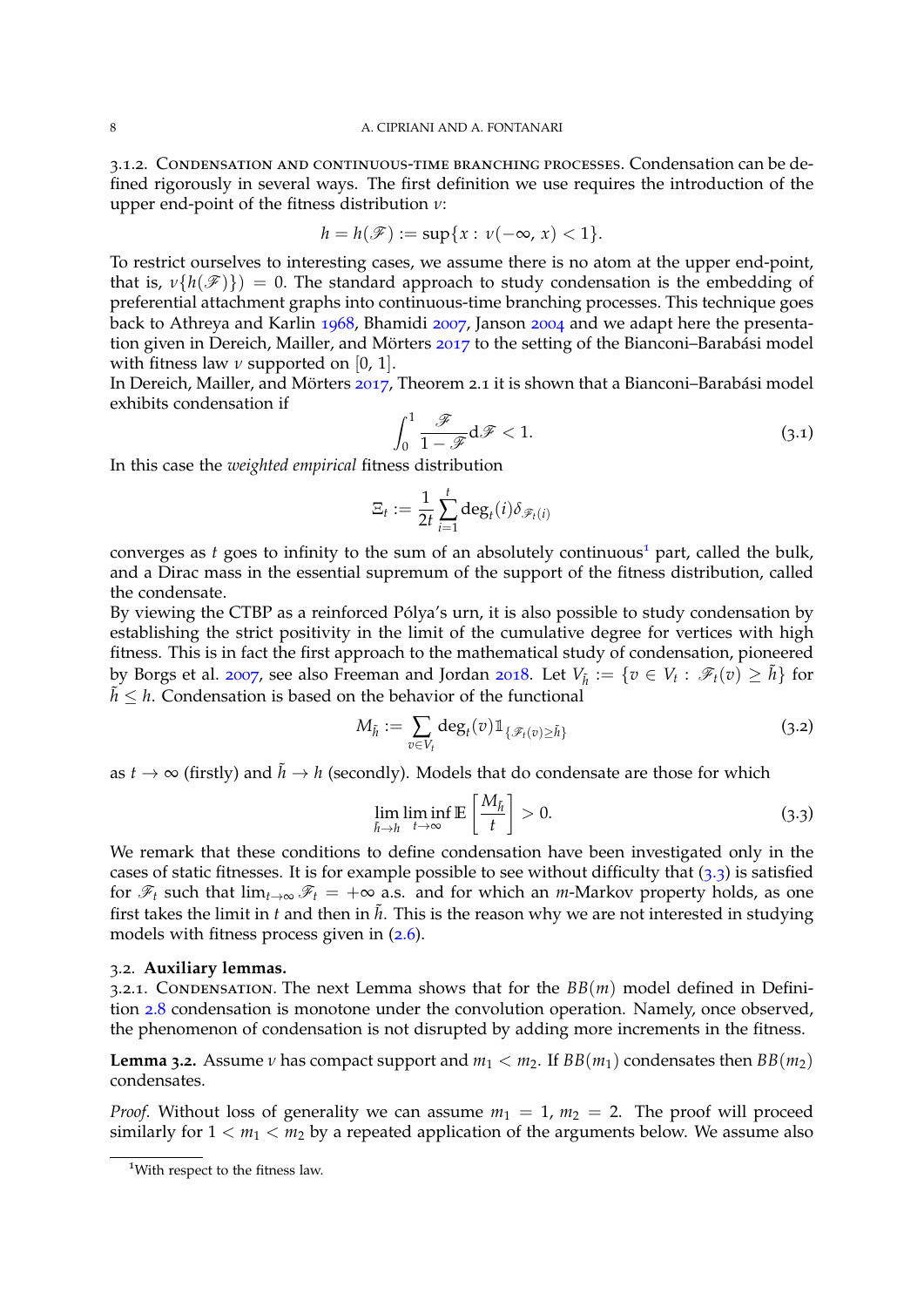that the law *v* of the fitness of  $BB(1)$  is normalised so that  $supp(v) = [0, 1]$ . In order to prove the result we will verify the condition of condensation  $(3.1)$  $(3.1)$  $(3.1)$ . We have, by assumption,

<span id="page-8-1"></span>
$$
\int_0^1 \frac{x}{1-x} \mathrm{d}\nu(x) < 1\tag{3.4}
$$

and we have to show

<span id="page-8-0"></span>
$$
\int_0^2 \frac{x}{2-x} \mathrm{d}v^{(2)}(x) < 1. \tag{3.5}
$$

Mind that under  $v^{(2)}$  one has  $X = X_1 + X_2$  with each  $X_i \sim v$  and independent from each other. We introduce the notation  $\mathbf{x}_m := (x_1, \ldots, x_m)$ . We rewrite ([3](#page-8-0).5) as

$$
\int_0^2 \frac{\frac{x}{2}}{1-\frac{x}{2}} d\nu^{(2)}(x) < 1 \iff \iint_{[0,1]^2} \frac{\langle a_2, x_2 \rangle}{1-\langle a_2, x_2 \rangle} d\nu(x_1) d\nu(x_2) < 1
$$

where  $\mathbf{a}_m := (1/m, \ldots, 1/m)$  $\frac{1}{m}$ 2,  $\ell = 0$ . Consider the function  $(a, 0, \ldots, 0) \in \mathbb{R}^{m+\ell}, \ell \in \mathbb{N}$ . In the present case we choose  $m = 0$ 

$$
\varphi: \mathcal{D}_2 \to \mathbb{R}
$$
  
\n
$$
\mathbf{a}_2 \mapsto \iint_{[0,1]^2} \frac{\langle \mathbf{a}_2, \mathbf{x}_2 \rangle}{1 - \langle \mathbf{a}_2, \mathbf{x}_2 \rangle} d\nu(x_1) d\nu(x_2).
$$
 (3.6)

This function is Schur-convex in  $\mathcal{D}_2$  as one can see by applying Marshall, Olkin, and Arnold [1979](#page-20-14), Theorem A.3, Section 3:

<span id="page-8-4"></span>
$$
\frac{\partial \varphi}{\partial(\mathbf{a}_2)_i}(\mathbf{a}_2) = \mathbb{1}_{(\mathbf{a}_2)_i \neq 0} \iint_{[0,1]^2} \frac{x_i}{(1 - \langle \mathbf{a}_2, \mathbf{x}_2 \rangle)^2} d\nu(x_1) d\nu(x_2) \ge 0, \quad i = 1, 2. \tag{3.7}
$$

The derivative in each  $(a_2)_i$  can be taken inside the integral since the integrand is  $C^1$  in the domain  $\mathscr{D}_2 \times [0, 1)^2$ . Note also that  $\frac{\partial \varphi}{\partial (a_2)_1} (a_2) = \frac{\partial \varphi}{\partial (a_2)_2} (a_2)$ . Therefore by definition of Schurconvexity and the fact that  $\mathbf{a}_m \succeq \mathbf{a}_{m-1}$  it follows that

$$
\varphi(\mathbf{a}_2) \leq \varphi(\mathbf{a}_1) = \int_0^1 \frac{x_1}{1 - x_1} d\nu(x_1) \stackrel{(3,4)}{<} 1
$$

which implies  $(3.5)$  $(3.5)$  $(3.5)$ .

As a part of the proof (and we will name it Corollary) we have obtained the following:

**Corollary [3](#page-8-2).3.** For i,  $j \in \mathbb{N}$ , the function  $\varphi$  of (3.6) satisfies  $\varphi(\mathbf{a}_i) \leq \varphi(\mathbf{a}_i)$  if  $i \geq j$ .

*Proof of Proposition [2](#page-5-3).9.* Without loss of generality we assume that *ν* is such that *BB*(1) does not exhibit condensation (otherwise *m*<sup>∗</sup> = 1). To show that the model condensates for some  $m^* \in \{2, 3, \ldots\}$ , we observe that for a random vector  $\mathbf{X}_m \in [0, 1]^m$  with  $\mathbf{X}_m \sim \prod_{i=1}^m \mathrm{d} \nu$  one has

<span id="page-8-3"></span>
$$
\langle \mathbf{a}_m, \mathbf{X}_m \rangle = \overline{X}_m = \sum_{i=1}^m \frac{X_i}{m}.
$$
 (3.8)

Now notice that  $(3.1)$  $(3.1)$  $(3.1)$  can be rewritten using  $(3.8)$  as

<span id="page-8-5"></span>
$$
\mathbb{E}\left[\frac{\overline{X}_m}{1-\overline{X}_m}\right] = \mathbb{E}\left[\frac{\overline{(X_\downarrow)}_m}{1-\overline{(X_\downarrow)}_m}\right]
$$
(3.9)

since under ∏ *m <sup>i</sup>*=<sup>1</sup> d*ν* one has

<span id="page-8-6"></span>
$$
\overline{X}_m \stackrel{d}{=} \overline{(\mathbf{X}_{\downarrow})}_m = \frac{1}{m} \sum_{i=1}^m X_{[i]}.
$$
 (3.10)

<span id="page-8-2"></span>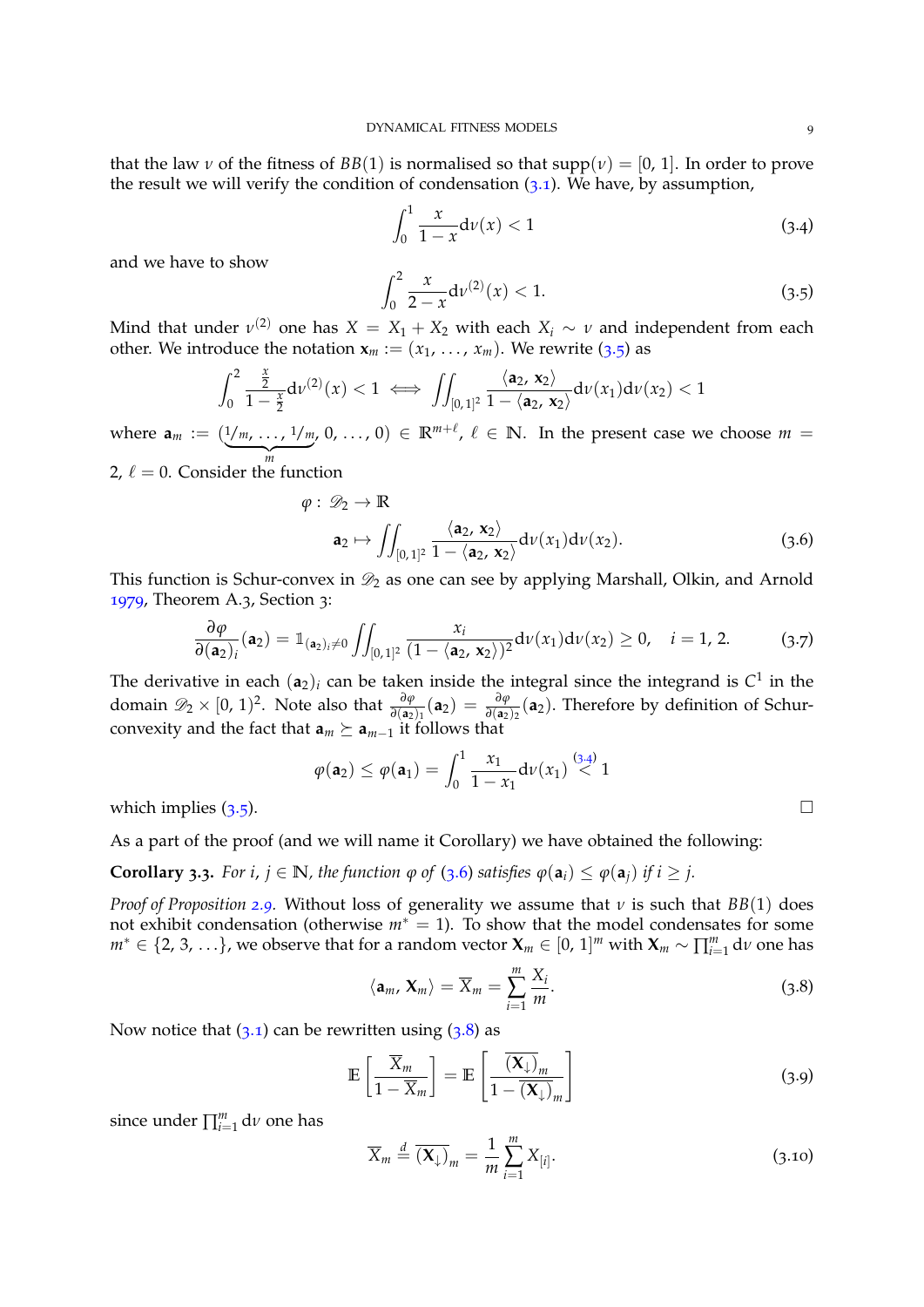From  $X_{\perp}$  fix a realisation  $x_{\perp}$ . Consider the function

$$
\Phi: \mathscr{D}_m \to \mathbb{R}
$$

$$
\mathbf{a} \mapsto \frac{\langle \mathbf{a}, \mathbf{x}_{\downarrow} \rangle}{1 - \langle \mathbf{a}, \mathbf{x}_{\downarrow} \rangle}.
$$
(3.11)

As shown for  $\varphi$  of ([3](#page-8-4).6) in (3.7), one can prove that  $\Phi$  is Schur-convex, so that, for fixed  $x_{\downarrow}$ , Φ(**a***m*) is decreasing in *m*. This enables us to say that

<span id="page-9-0"></span>
$$
\lim_{m \to \infty} \mathbb{E}\left[\frac{\overline{X}_m}{1 - \overline{X}_m}\right] \stackrel{(3.9)}{=} \lim_{m \to \infty} \mathbb{E}\left[\frac{\overline{(X_\downarrow)}_m}{1 - \overline{(X_\downarrow)}_m}\right] = \mathbb{E}\left[\lim_{m \to \infty} \frac{\overline{(X_\downarrow)}_m}{1 - \overline{(X_\downarrow)}_m}\right] \tag{3.12}
$$

using the monotone convergence theorem in the last step (applicable by  $(2.8)$  $(2.8)$  $(2.8)$  and the mono-tonicity of Φ). We can now show the right-hand side of (3.[12](#page-9-0)) equals  $\mu_{\epsilon}/(1 - \mu_{\epsilon})$  using (3.[10](#page-8-6)) and the strong law of large numbers. This yields that  $\left\{\mathbb{E}\left[\frac{\overline{X}_m}{1-\overline{X}_m}\right]\right\}$ 1−*X<sup>m</sup>*  $\bigg| : m \in \mathbb{N} \bigg\}$  is a bounded decreasing sequence converging to  $\mu_{\epsilon}/(1 - \mu_{\epsilon})$ . This implies the result. □

3.2.2. Attachment probability. A classical result we need to quote is the following. Its proof can be found in Hardy, Littlewood, and Pólya  $1952$ , Theorem 368, Section 10.2.

<span id="page-9-1"></span>**Lemma 3.4** (Rearrangement inequality). For every  $n \in \mathbb{N}$ , every sequence of real numbers  $x_1 \leq x_2 \leq \ldots \leq x_n$ ,  $y_1 \leq y_2 \leq \ldots \leq y_n$  and every permutation  $\sigma \in \mathfrak{S}_n$  it holds that

$$
\sum_{i=1}^n y_i x_{n-i+1} \leq \sum_{i=1}^n y_i x_{\sigma(i)} \leq \sum_{i=1}^n y_i x_i.
$$

In order to treat the attachment probability, we need to have control on the partition functions. We will do so using majorization in Regimes *R*1-*R*3.

<span id="page-9-4"></span>**Lemma 3.5.** Let  $Z_t := \sum_{v \in V_{t-1}} \mathcal{F}_t(v) \deg_{t-1}(v)$  be the partition function of ([2](#page-2-1).1) of models in Regimes *R*1-*R*3. Then the following holds:

$$
(Z_t)^{-1} \asymp (tm)^{-1} \quad a.s.
$$

where the constants in the asymptotic upper and lower bounds are deterministic.

*Proof.* The proof is based on the following two steps:

- (1) first we find two matching a.s. upper and lower bounds for  $Z_t$  that involve roughly the same sum of independent and identically distributed random variables.
- (2) Secondly we show by the strong law of large numbers that the sum behaves asymptotically like *mt*.

Let us begin with the two bounds. Using the fact that the degree is always at least one, we can bound  $Z_t$  from below by

<span id="page-9-3"></span>
$$
Z_t \geq \sum_{v \in V_{t-1}} \mathscr{F}_t(v). \tag{3.13}
$$

We then look for a similar bound from above. Let us rename the vertices  $v \in V_{t-1}$  in such a way that  $\deg_t(v) = \deg_{t,\downarrow}(v)$ . Namely we rearrange the degree sequence in decreasing order. Therefore for some permutation  $\sigma \in \mathfrak{S}_t$ 

<span id="page-9-2"></span>
$$
Z_t = \sum_{v \in V_{t-1}} \deg_{t,\downarrow}(v) \mathscr{F}_t(\sigma(v)) \le \sum_{v \in V_{t-1}} \deg_{t,\downarrow}(v) \mathscr{F}_{t,\downarrow}(v) \tag{3.14}
$$

by the Rearrangement Inequality of Lemma [3](#page-9-1).4. Now  $(\deg_{t,\downarrow}(v)) \in \mathscr{D}^* := \{ \mathbf{x} \in \mathscr{D}_t : \sum_i x_i = \emptyset, \forall i \in \mathscr{D}_t : i \in \mathscr{D}_t \}$  $2(t-1)$ . The function

$$
\mathscr{D}^* \ni \mathbf{x} \mapsto \langle \mathbf{x}, \mathscr{F}_{t,\downarrow} \rangle
$$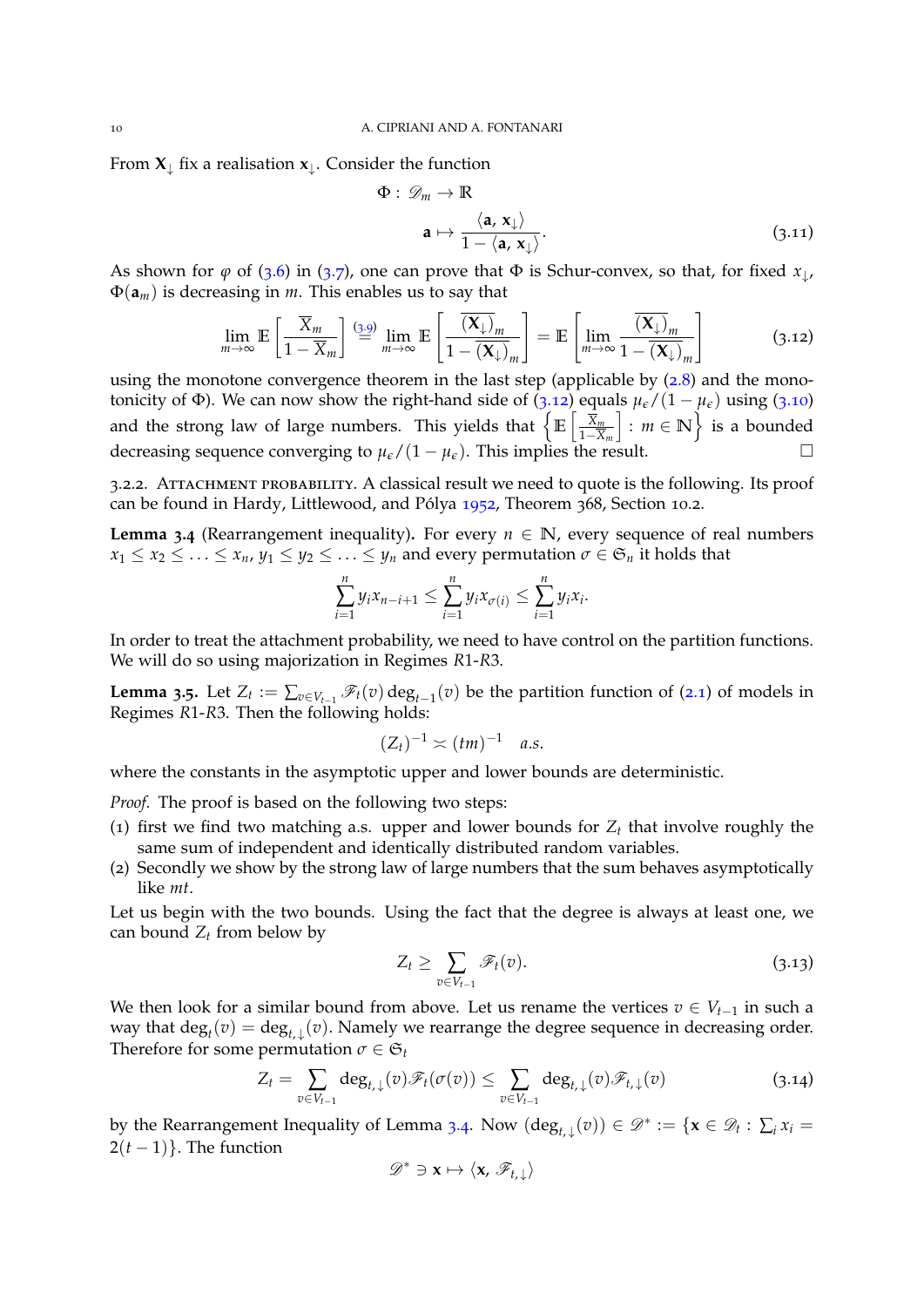is a.s. Schur-convex in  $\mathscr{D}^*$  by Marshall, Olkin, and Arnold [1979](#page-20-14), Theorem A.3, Section 3. Therefore it attains its maximum at the maximal element for the majorization order in the simplex  $\mathscr{D}^*$  (Marshall, Olkin, and Arnold [1979](#page-20-14), Prop. H.2.a, Section 3). It is straightforward to identify this element as

<span id="page-10-0"></span>
$$
\mathbf{x}_{max} = (t-1, \underbrace{1, \ldots, 1}_{t-1}).
$$
\n(3.15)

Given  $(3.15)$  $(3.15)$  $(3.15)$ , we invoke  $(3.14)$  $(3.14)$  $(3.14)$  to argue that with probability one

<span id="page-10-1"></span>
$$
Z_t \le (t-1)\mathscr{F}_{t,\downarrow}(1) + \sum_{v=2}^t \mathscr{F}_{t,\downarrow}(v) \le (t-1)m + \sum_{v=1}^t \mathscr{F}_t(v). \tag{3.16}
$$

We have thus obtained (3.[13](#page-9-3)) and (3.[16](#page-10-1)) which have the same order of magnitude as *t* grows. We will then study only the asymptotics for  $(3.13)$  $(3.13)$  $(3.13)$ , the other bound being very similar. We begin by observing that, for every  $v \in V_{t-1}$ ,

<span id="page-10-3"></span>
$$
Z_t \geq \sum_v \mathscr{F}_t(v) \geq \sum_{k=1}^L \epsilon_k \tag{3.17}
$$

where we have relabeled the increments<sup>[2](#page-10-2)</sup> and numbered them until

<span id="page-10-4"></span>
$$
L := (t - m)m + (m - 1)m/2 = tm - m2/2 - m/2.
$$
 (3.18)

Equation  $(3.17)$  $(3.17)$  $(3.17)$  holds for any regime because the total number of increments is the same. Equation (3.[18](#page-10-4)) is going to infinity for  $m \leq t$ . Then by the strong law of large numbers, for every  $\eta > 0$  we can find an a.s.  $L_0 = L_0(\eta)$  such that for all  $L \ge L_0$ 

<span id="page-10-6"></span>
$$
\sum_{k=1}^L \epsilon_k \geq \mu_{\epsilon} L - \eta.
$$

Choose then  $t_0 = t_0(\eta)$  in a set of probability one such that  $L \ge L_0$  for  $t \ge t_0$  (this is possible since *L* is an explicit function of *t*). Therefore we obtain an almost-sure bound of the form

$$
Z_t \ge \sum_v \mathscr{F}_t(v) \ge \mu_\epsilon(t m - m^2/2 - m/2) - \eta. \tag{3.19}
$$

This concludes the proof.  $\Box$ 

#### 3.3. **Proofs of the main results.**

*Proof of Theorem 2.[11](#page-5-4).* For a preferential attachment model with fitness, we have that

$$
M_{\tilde{h}} = \sum_{v \in V_{t-1}} \deg_{t-1}(v) 1\!\!1_{\{\mathscr{F}_t(v) \ge \tilde{h}\}} = \sum_v \deg_{t-1-m}(v) 1\!\!1_{\{\mathscr{F}_t(v) \ge \tilde{h}\}} + \sum_v D_{v,m} 1\!\!1_{\{\mathscr{F}_t(v) \ge \tilde{h}\}} \tag{3.20}
$$

where  $D_{v,m} := \{t' \geq t - m : t' \to v\}$  is a random variable bounded almost surely by m. Thus recalling the definition  $V_{\tilde{h}} := \{v \in V_t : \mathscr{F}_t(v) \geq \tilde{h}\}$ , we have that  $\mathbb{E}[M_{\tilde{h}}]$  is bounded above by

<span id="page-10-5"></span>
$$
P(\mathcal{F}_t(1) \ge \tilde{h}) \mathbb{E}\left[\sum_v \deg_{t-m-1}(v)\right] + m \mathbb{E}[V_{\tilde{h}}]
$$
  
=  $P(\mathcal{F}_t(1) \ge \tilde{h})2(t-m-2) + m \mathbb{E}[V_{\tilde{h}}].$  (3.21)

<span id="page-10-2"></span> $\overline{P_{2n}(3.17)}$  $\overline{P_{2n}(3.17)}$  $\overline{P_{2n}(3.17)}$  we are summing all increments in the tree. Therefore we drop the dependence of  $\epsilon$  on a vertex *v* since the increments are i.i.d.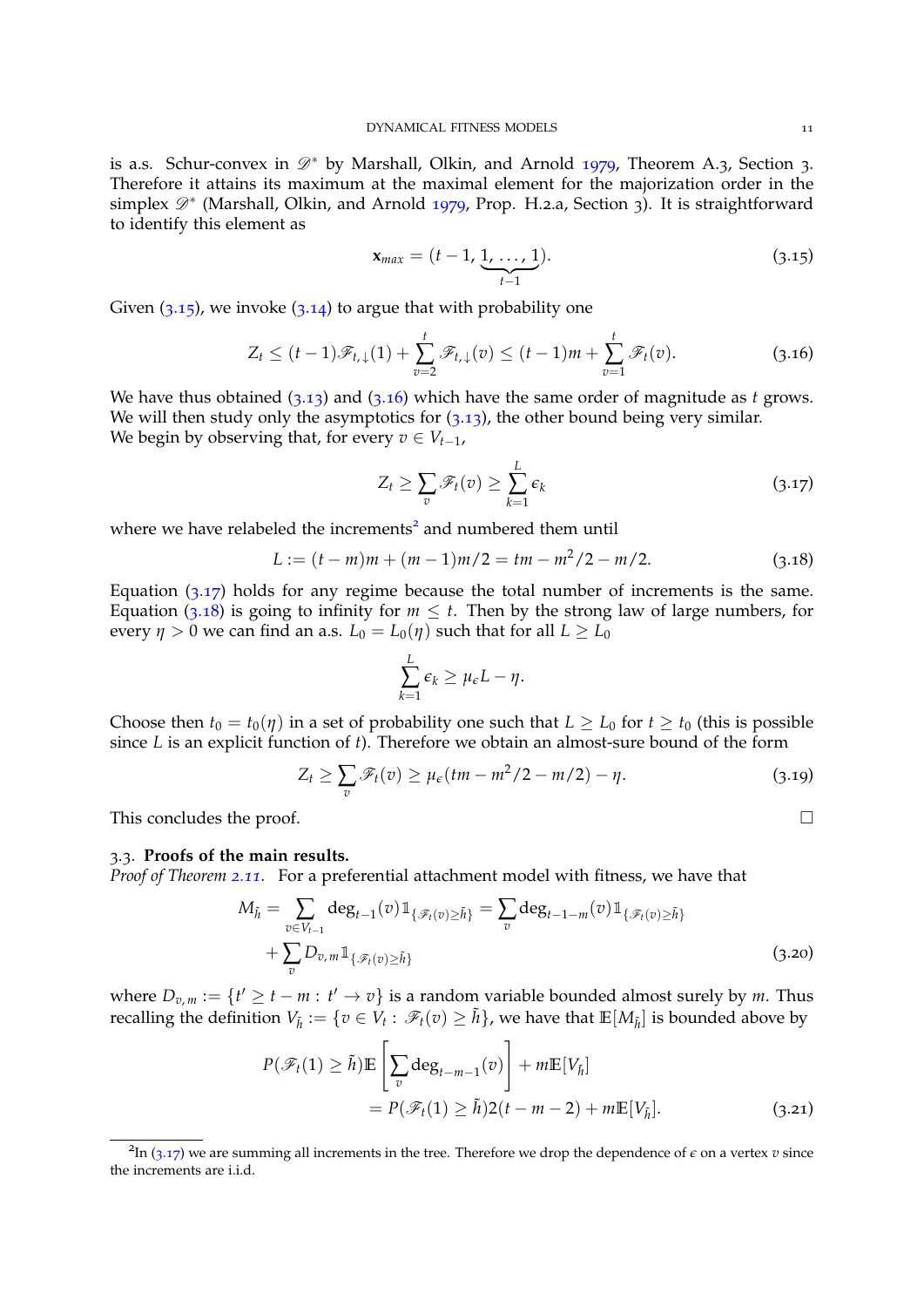Here we have used the fact that  $\mathcal{F}_t(1)$  is independent of the sigma algebra  $\sigma(G_{t-m-1})$  (the fitness has the *m*-Markov property) and that the sum of the degrees up to  $t - m - 1$  is deterministic. Furthermore, we notice that, due to the independence of the fitnesses over vertices, one has

<span id="page-11-0"></span>
$$
\frac{\mathbb{E}[V_{\tilde{h}}]}{t-1} \sim P\left(\sum_{i=1}^{m} \epsilon_i \ge \tilde{h}\right) \to 0 \tag{3.22}
$$

<span id="page-11-2"></span>.

as *t* → ∞ and  $\tilde{h}$  → *h*. We justify (3.[22](#page-11-0)) since for every node  $v \le t - m$  the fitness is a sum of *m* i.i.d. increments. These two observations combined prove that, for *m* constant, (3.[21](#page-10-5)) converges to 0.

*Proof of Proposition 2.[12](#page-6-1).* We recall the bound

<span id="page-11-1"></span>
$$
\mu_{\epsilon} m\left(t - \frac{m}{2}\right) (1 + o(1)) \le Z_t \le \mu_{\epsilon} m\left(t - \frac{m}{2}\right) (1 + o(1)) + tm \quad a.s. \tag{3.23}
$$

for *t* large enough from Lemma  $3.5$  $3.5$ . Thus using the left-hand side of  $(3.23)$  $(3.23)$  $(3.23)$  one can rewrite the expected attachment probability as

$$
\mathbb{E}\left[\frac{\deg_{t-1}(v)\mathscr{F}_t(v)}{Z_t}\right] \geq \mathbb{E}\left[\frac{\deg_{t-1}(v)\mathscr{F}_t(v)}{\mu_{\epsilon m}\left(t-\frac{m}{2}\right)(1+o(1))}\right] = \mathbb{E}\left[\frac{\deg_{t-m}(v)\mathscr{F}_t(v)}{\mu_{\epsilon m}\left(t-\frac{m}{2}\right)(1+o(1))}\right] + \mathbb{E}\left[\frac{D_{v,m}\mathscr{F}_t(v)}{\mu_{\epsilon m}\left(t-\frac{m}{2}\right)(1+o(1))}\right]
$$
(3.24)

where  $D_{v,m}$  is as in (3.[20](#page-10-6)). The a.s. bound on  $D_{v,m}$  and the fact that  $\mathbb{E}[\mathscr{F}_t(v)] = \mu_e m$  yield that the second summand in  $(3.24)$  $(3.24)$  $(3.24)$  is  $O(1/t)$  with probability one. As for the first summand, note that  $\deg_{t-m}(v)$  and  $\mathscr{F}_t(v)$  are independent. Therefore we obtain that

$$
\mathbb{E}\left[\frac{\deg_{t-m}(v)\mathscr{F}_t(v)}{Z_t}\right] \geq \mathbb{E}\left[\frac{\deg_{t-m}(v)}{\left(t-\frac{m}{2}\right)\left(1+o(1)\right)}\right]
$$

The other bound can be obtained in the same way from the right-hand side of  $(3.23)$  $(3.23)$  $(3.23)$ .

*Proof of Proposition 2.[13](#page-6-3).* The result follows by applying Lemma [3](#page-9-4).5 to the partition function of the attachment probability.

*Proof of Proposition 2.[14](#page-6-4).* Using again the right-hand side of (3.[23](#page-11-1)) we get

$$
\frac{\deg_{t-1}(v)\mathscr{F}_t(v)}{Z_t} \ge \frac{\deg_{t-1}(v)}{(\mu_{\epsilon}+1)tm(1+\frac{\mu_{\epsilon}}{2(\mu_{\epsilon}+1)}\frac{m}{t}+o(1))}\frac{\mathscr{F}_t(v)}{\mu_{\epsilon}m}\mu_{\epsilon}m.
$$
\n(3.25)

Observe now that

$$
\frac{\deg_{t-1}(v)}{t} \leq 1
$$

and that  $\mathcal{F}_t(v)/(u_\epsilon m)$  converges to one by the strong law of large numbers with probability one. Hence by dominated convergence theorem one can argue that

$$
\lim_{t\to\infty}\frac{\mu_{\epsilon}}{\mu_{\epsilon}+1}\mathbb{E}\left[\left|\frac{\deg_{t-1}(v)}{t(1+\frac{\mu_{\epsilon}}{2(\mu_{\epsilon}+1)}\frac{m}{t}+o(1))}\left(\frac{\mathscr{F}_{t}(v)}{\mu_{\epsilon}m}-1\right)\right|\right]=0.
$$

This shows that

$$
\frac{\deg_{t-1}(v)\mathscr{F}_t(v)}{Z_t} \geq X_t^{(\ell)}
$$

where  $X_t^{(\ell)}$  $t_t^{(\ell)}$  is a random variable that is asymptotic in  $L^1$  and a.s. to

$$
\frac{\mu_{\epsilon}}{\mu_{\epsilon}+1} \frac{\deg_t(v)}{t(1+\frac{\mu_{\epsilon}}{2(\mu_{\epsilon}+1)}\frac{m}{t})}.
$$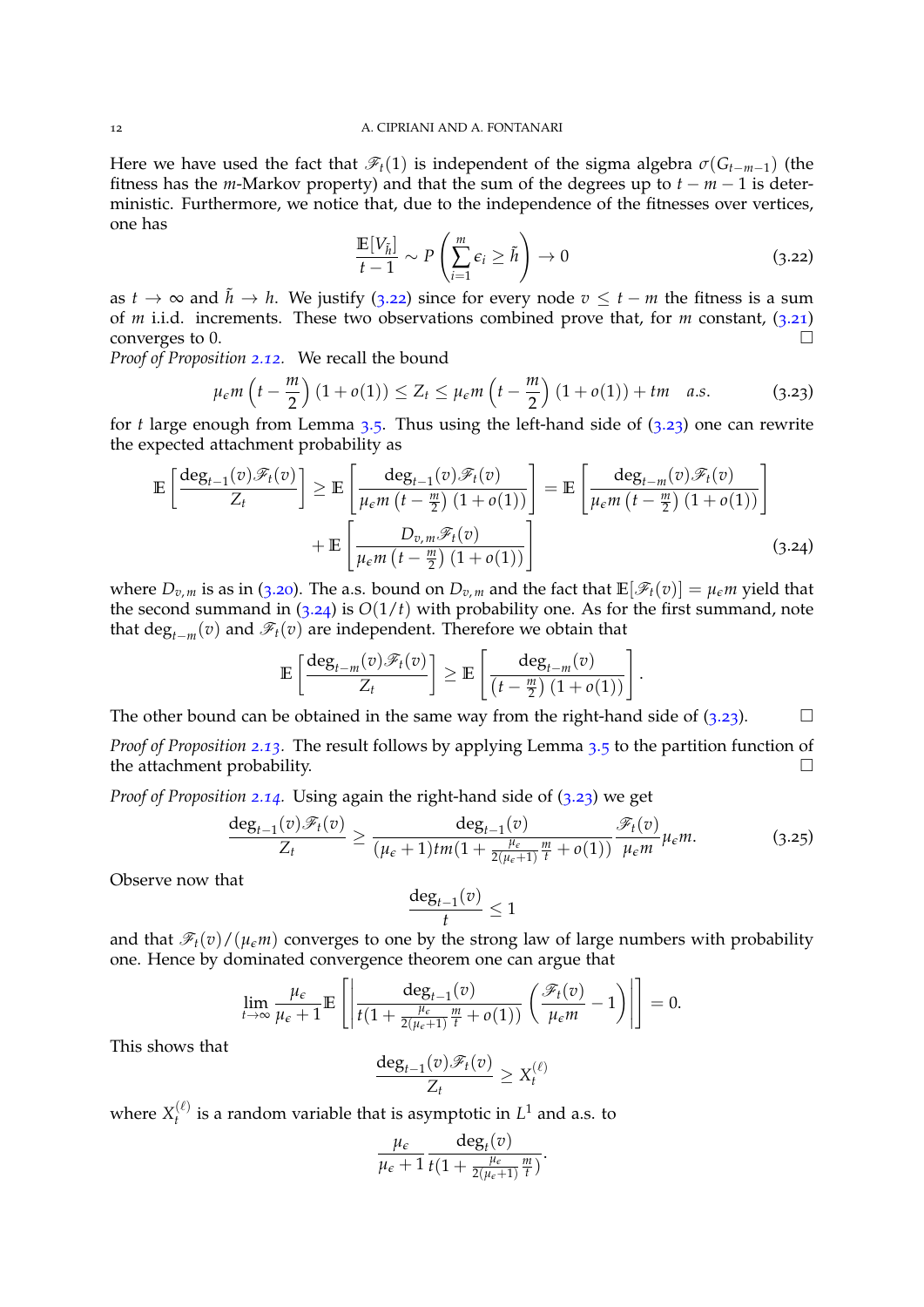The a.s. statement is a consequence of the law of large numbers for the term  $\mathcal{F}_t(v)/(\mu_{\epsilon} m)$ going to one. A similar upper bound, this time using the lower bound of the partition function in (3.[23](#page-11-1)), yields that

$$
\frac{\deg_{t-1}(v)\mathscr{F}_t(v)}{Z_t} \leq X_t^{(r)}
$$

where  $X_t^{(r)}$  $t_t^{(r)}$  is a random variable that is asymptotic in  $L^1$  and a.s. to

$$
\frac{\deg_{t-1}(v)}{(t-\frac{m}{2})}.
$$

 $\Box$ 

## 4. Conjectures

<span id="page-12-0"></span>The condensation phenomenon and the attachment probability hint at the fact that the Barabási-Albert and the *BB*(*m*) models represent benchmarks. However, these two quantities are not sufficient to establish a full universality result. Therefore we believe that investigating other aspects of interest can strengthen our claim. We will devote this Section to the numerical study of some additional observables of our graph and the relation with the benchmark models. We focus on the degree distribution and the condensation phenomenon. As for the former, since the results on the attachment probability are local, in the sense that they hold for fixed vertices, looking at the degree distribution gives broader information on the network. As for the latter, we want to verify whether the threshold for the appearance of condensation derived in Proposition [2](#page-5-3).9 for the *BB*(*m*) is mirrored in our model in Regime *R*2.

Finally, since to the best of the authors' knowledge there is no reference in the literature to preferential attachment models with fitness as in Regime *R*3, we want to shed light on the behavior of condensation in this case.

4.1. **Degree distribution.** We now present the numerical results for the degree distribution in Regimes *R*1 and *R*2.

We will show that the total variation distance between the degree distribution of our model and the benchmarks vanishes asymptotically in the graph size. We chose the total variation distance, other than for its numerical tractability, also because it implies the convergence of the laws.

**Conjecture** 4.1 (Convergence of the degree distribution in *R*1). Let  $m \in \mathbb{N}$ *, and let*  $\deg_t$  be *the empirical degree distribution of a graph G<sup>t</sup> in Regime R*1*. Let* **deg***BA t be the empirical degree distribution of a Barabasi–Albert graph. Then ´*

<span id="page-12-1"></span>
$$
\lim_{t \to \infty} d_{TV}(\deg_t, \deg_t^{BA}) = 0. \tag{4.1}
$$

*The limit is taken a.s. in the fitness realisation for G<sup>t</sup> .*

In Figure [1](#page-13-0) we plot the mean of the total variation distance  $(4.1)$  $(4.1)$  $(4.1)$  averaged over 100 Monte Carlo simulations with  $m = 1$  and  $\epsilon \sim U(0, 1)$  for different graph sizes. Since our result is quenched in the fitness, we are keeping the same realization of the fitnesses and averaging the total variation distance over the Monte Carlo trials.

Due to the convergence of  $(4.1)$  $(4.1)$  $(4.1)$  we are also conjecturing that the asymptotic survival function of the degree distribution is close to a power law with exponent  $\tau = 2$ , as in the standard Barabási–Albert model (van der Hofstad [2016](#page-21-0), Section 8.4). We then compare the tail exponent of the survival function of the degree distribution between our model in *R*1 and the Barabasi– ´ Albert model in Figure [2](#page-13-1).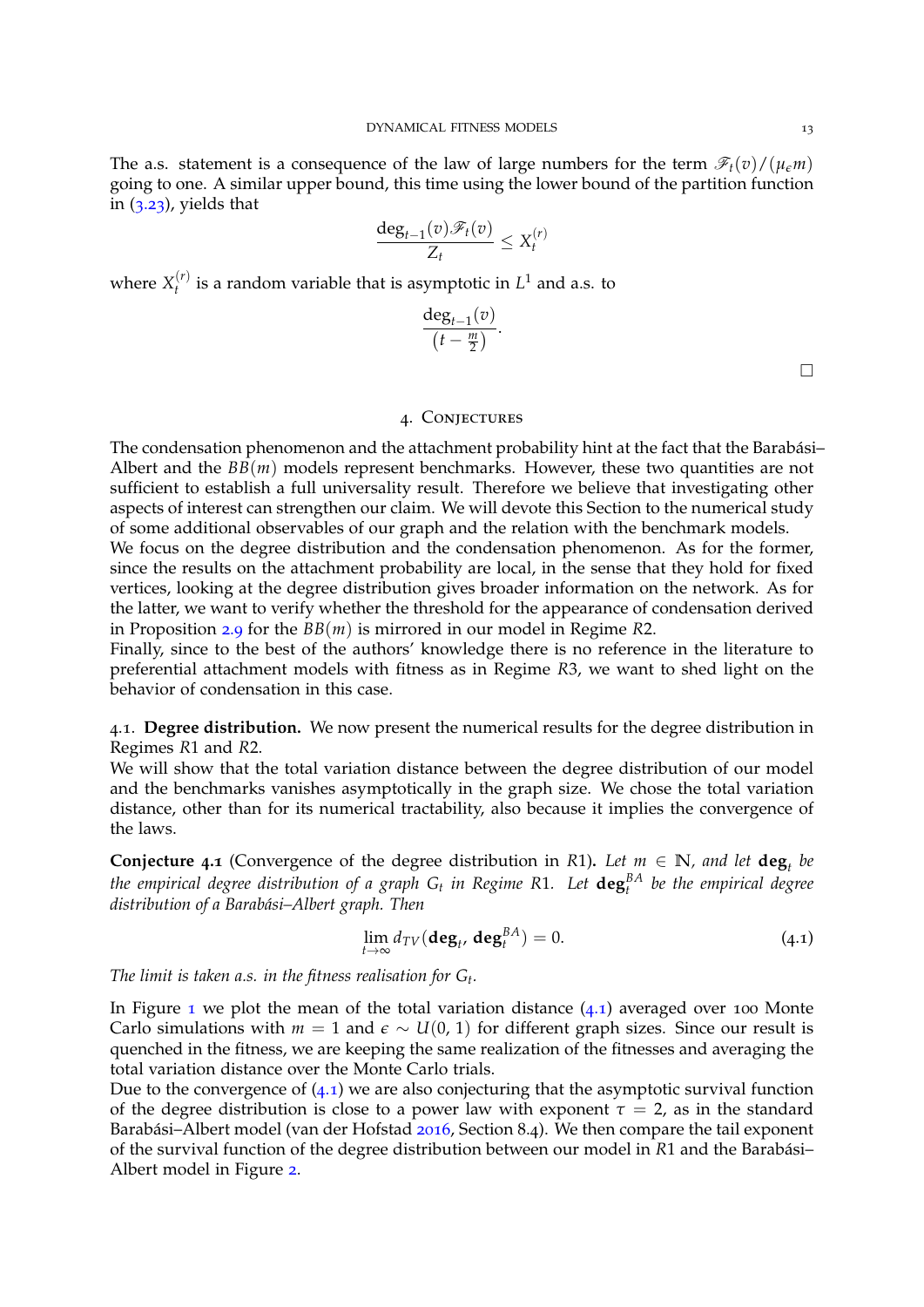

<span id="page-13-0"></span>FIGURE 1. Left: mean of the total variation distance  $(4.1)$  $(4.1)$  $(4.1)$ ,  $m = 1$ ,  $\epsilon \sim U(0, 1)$ . Right: mean of the total variation distance  $(4.1)$  $(4.1)$  $(4.1)$ ,  $m = 5$ ,  $\varepsilon \sim U(0, 1)$ . Note that it decreases towards zero.



<span id="page-13-1"></span>FIGURE 2. Loglog plot of the empirical survival function for our model (left) in Regime *R*1,  $m = 1$ ,  $\epsilon \sim Beta(1, 3)$  and a Barabási–Albert model (right). The plot looks like a straight line which hints towards a power law behavior (Cirillo [2013](#page-20-20)). On top  $\tau$  is computed.

<span id="page-13-3"></span>**Conjecture** 4.2 (Convergence of the degree distribution in *R2*). Let  $m \in \mathbb{N}$ , and let  $\deg_t$  be *the empirical degree distribution of a graph G<sup>t</sup> in Regime R2. Let* **deg***BB*(*m*) *t be the empirical degree distribution of a BB*(*m*) *model with the same parameter m*  $\in$  **N***. Then* 

<span id="page-13-2"></span>
$$
\lim_{t \to \infty} d_{TV}(\deg_t, \deg_t^{BB(m)}) = 0. \tag{4.2}
$$

*The limit is taken a.s. in the fitness realisation of G<sup>t</sup> .*

In Figure  $\frac{3}{3}$  $\frac{3}{3}$  $\frac{3}{3}$  we plot the mean total variation distance ([4](#page-13-2).2) over 100 Monte Carlo simulations with  $m = 5$  resp.  $m = 10$  and  $\epsilon \sim Beta(1, 3)$  for various graph sizes. As in the AB case, the fitness realisation is kept fixed over the various Monte Carlo trials.

<span id="page-13-4"></span>As a comparison, observe in Figure  $4$  the behavior of the mean total variation distance between our model in Regime *R*2 with  $m \neq 1$  and a *BB*(1) averaged over 100 Monte Carlo simulations. Again this hints at the fact that the way in which fitnesses increase is substantially uninfluential on the growth of the network, provided we sum finitely many increments. This also shows that the *BB*(*m*) model is robust under dynamical perturbations.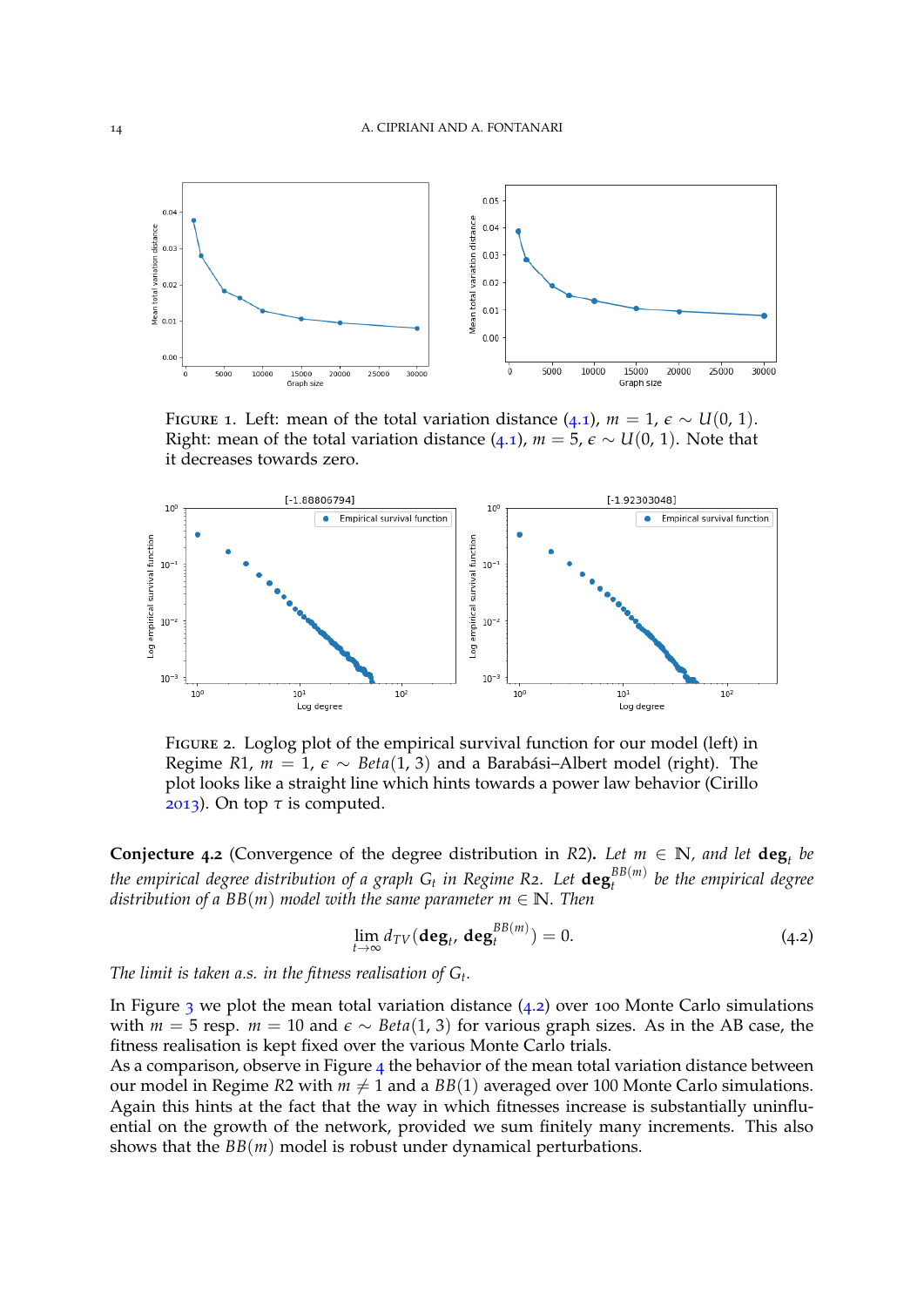

<span id="page-14-0"></span>FIGURE 3. Left: mean of the total variation distance  $(4.2)$  $(4.2)$  $(4.2)$  between our model in Regime *R*2 and *BB*(*m*),  $m = 5$ ,  $\epsilon \sim Beta(1, 3)$ . Right: mean of the total variation distance ([4](#page-13-2).2) between our model in Regime *R*2 and *BB*(*m*),  $m = 10$ ,  $\epsilon \sim Beta(1, 3)$ . In both cases it goes to zero.



<span id="page-14-1"></span>FIGURE [4](#page-13-2). Left: Mean total variation distance  $(4.2)$  between our model with *m* = 5 and a *BB*(1),  $\epsilon \sim Beta(1, 3)$ . Right: mean total variation distance ([4](#page-13-2).2) between our model with  $m = 2$  and a  $BB(1)$ ,  $\epsilon \sim U(0, 1)$ . In both cases the mean total variation does not approach zero.

4.2. **Condensation.** We now present the numerical results on condensation in Regimes *R*1- *R*3. To do so, we will plot the cumulative degree of the nodes grouped by fitness. In this setting, based on the argument outlined in the Introduction, we expect to see condensation when the landscape of the above has more and higher spikes concentrated towards the upper end point of the fitness law.

To begin with, recall that by Theorem 2.[11](#page-5-4) no condensate appears in Regime *R*1. Indeed, when picturing condensation using the cumulative degree grouped by fitness (see Figure  $\frac{1}{2}$ ) one can notice that the position of the spikes varies on the whole support of the distribution. This is due to the the *m*-Markov property.

We now turn our attention to Regimes *R*2 and *R*3.

4.3. **Condensation for** *R*2**.** Given Conjecture [4](#page-13-3).2 on the asymptotic degree distribution, we formulate a conjecture on the condensation for *R*2 models.

**Conjecture** 4.3. Let  $m \in \mathbb{N}$  and let  $G_t$  be a preferential attachment graph in Regime R2. Then  $G_t$ *condensates if BB*(*m*) *condensates.*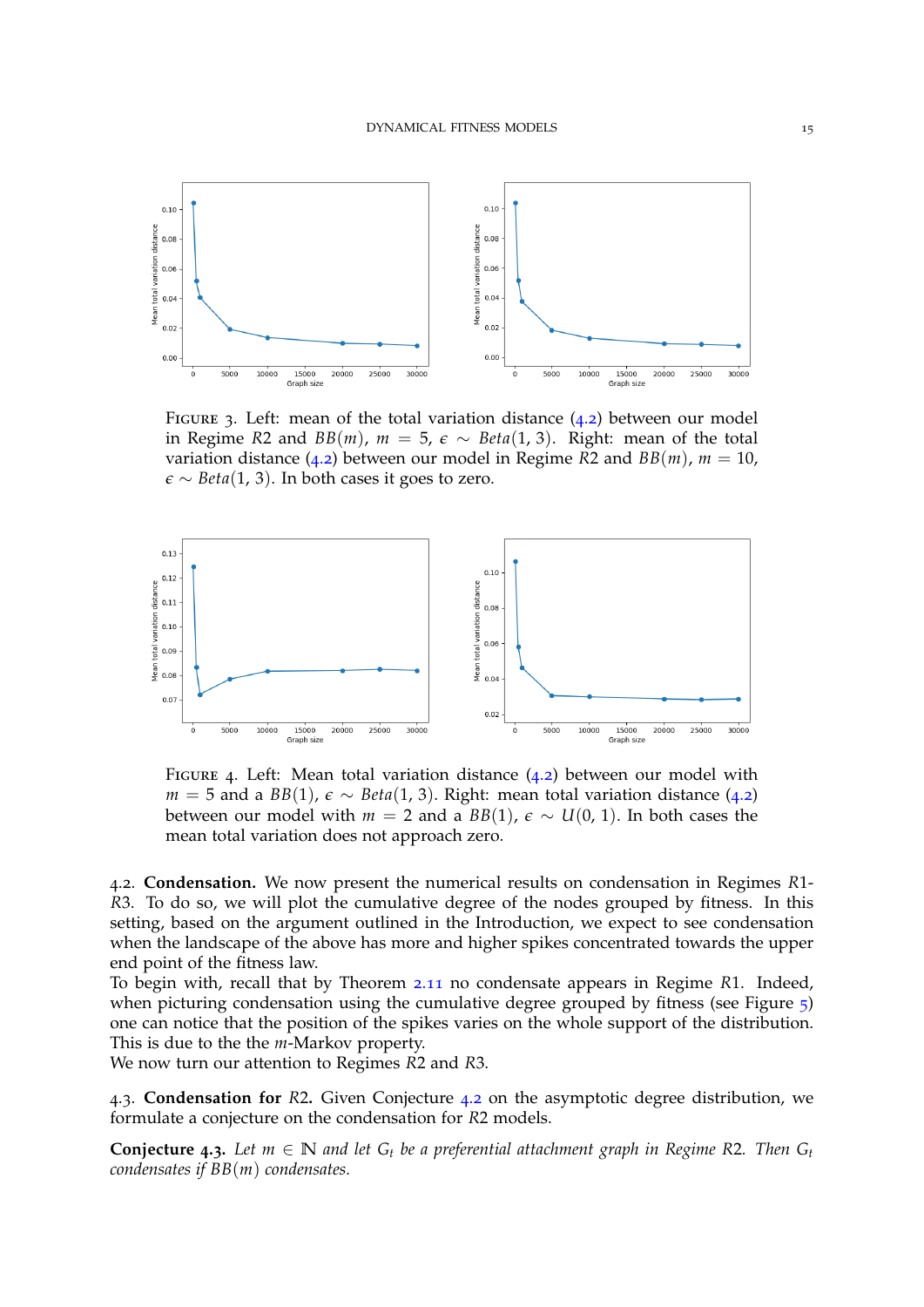

<span id="page-15-0"></span>FIGURE 5. Cumulative degree of the nodes grouped by fitness for our model in Regime *R*1 with  $m = 1$ ,  $\epsilon \sim Beta(1, 3)$ . Observe that the location of the highest spike of the degree does not escape towards the supremum of the fitness but is randomly shuffled.

We will support the above conjecture with a few simulations. We recall (Borgs et al. [2007](#page-20-3), Appendix C.3) that in a *BB*(1) model the fitness distribution *Beta*(*α*, *β*) condensates if and only if  $\beta > \alpha + 1$ . In Figure [6](#page-16-0) one can observe the absence of a condensate for *U*(0, 1)distributed increments and  $m = 1$ . In Figure [7](#page-16-1) a condensate appears for the increment distribution *Beta*(1, 1.9) when  $m = 2$ . Note finally in Figure [8](#page-16-2) that there is no condensation for *Beta*(3, 1)-distributed increments for  $m = 5$ . Since in this case  $\mu_{\epsilon} = 3/4 > 1/2$  the threshold in Proposition [2](#page-5-3).9 seems to be binding in *R*2 as well.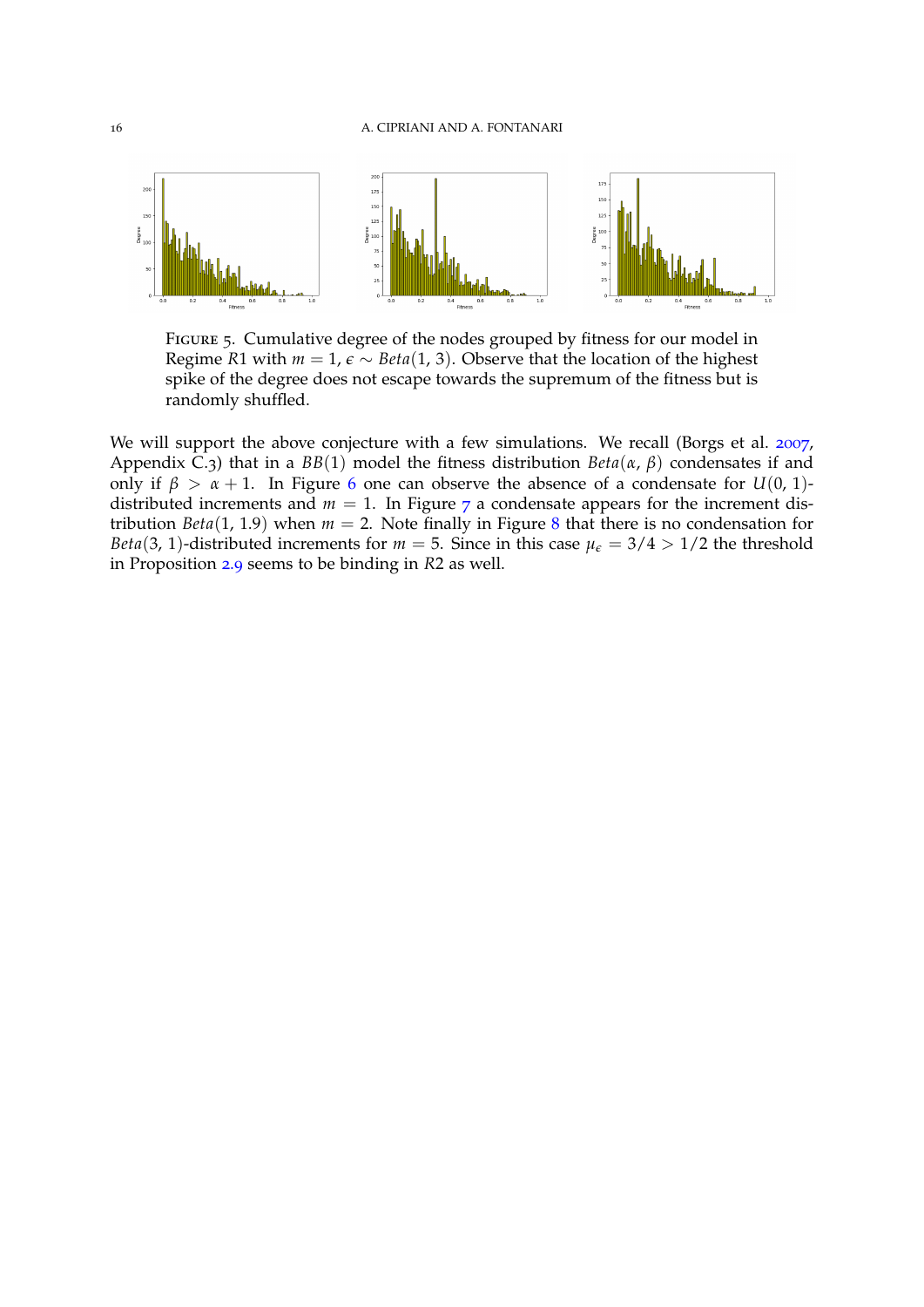

<span id="page-16-0"></span>FIGURE 6. Cumulative degree in fitness intervals for Regime  $R2$  with  $m = 1$ ,  $\epsilon \sim U(0, 1)$ . Note that the degree distribution per fitness becomes smoother at the right endpoint of the fitness distribution. This model is known not to exhibit condensation.



<span id="page-16-1"></span>FIGURE 7. Cumulative degree in fitness intervals for Regime  $R2$  with  $m = 2$ with *e* ∼ *Beta*(1, 1.9). In this case, higher spikes appear as the graph size increases towards the upper endpoint of the fitness distribution. Recall that the classical Bianconi-Barabási model does not condensate for  $Beta(1, 1.9)$ distributed fitness.



<span id="page-16-2"></span>FIGURE 8. Cumulative degree in fitness intervals for Regime  $R2$  with  $m = 5$ , *e* ∼ *Beta*(3, 1). The degree distribution per fitness appears without peaks as the graph increases and no condensates forms.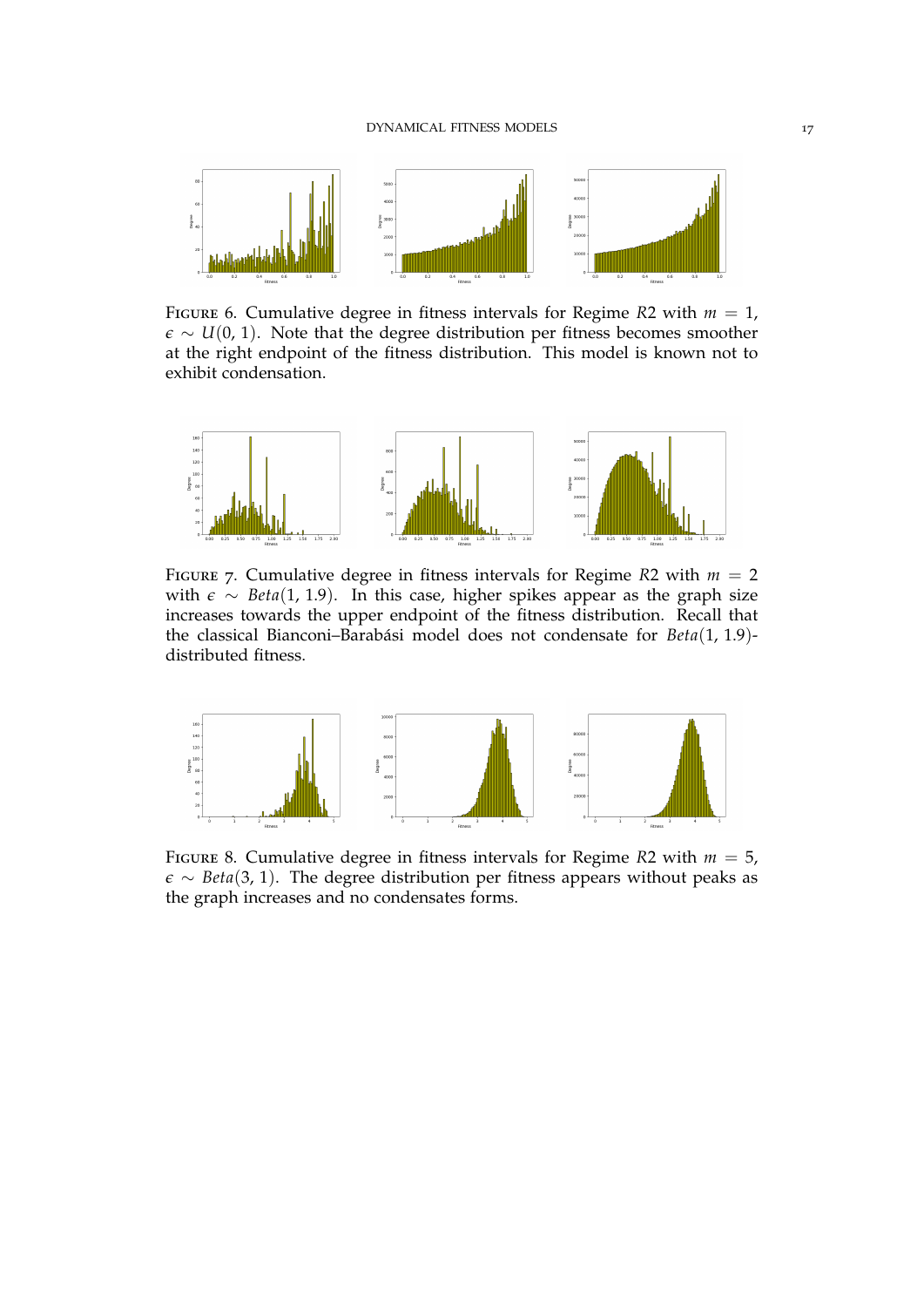4.4. **Condensation in Regime** *R*3. The case in which  $m(t) \gg 1$  presents an interesting open problem which is illustrated in the following simulations.

In Figures [9](#page-17-0)-[11](#page-18-0) we are plotting the cumulative degree for nodes grouped by fitness with  $\sqrt{6}$  $U(0, 1)$  increments in the regimes  $m = \lfloor \log t \rfloor$ ,  $\lfloor \sqrt{t} \rfloor$ , t respectively. As one can see, the limiting fitness distribution resembles the cumulative fitness distribution for the first two cases, while in the  $m = t$  regime a spike appears at  $\mu_{\epsilon}t$ .

As stated at the beginning of Subsection [4](#page-13-4).2, in this kind of plots condensation is indicated by the presence of spikes around the supremum of the fitness. Looking at Figures [9](#page-17-0)-[10](#page-18-1) there are no peaks and the landscape of the empirical fitness distribution resembles the cumulative degree grouped by fitness. On the other hand, in Figure [11](#page-18-0) the two quantities are different: the cumulative degree by fitness exhibits a spike roughly around  $\mu_{\epsilon}t$ ,  $t = 100000$ , and the empirical fitness distribution seems to be uniform in [0,  $\mu_{\epsilon}t$ ]. Heuristically, a uniform law appears because by summing a linear number of increments the central limit theorem kicks in, so that each node has roughly a Gaussian fitness. More precisely, for most nodes *i* the fitness is close in law to  $\mathcal{N}(\mu_{\epsilon}(t-i), \sigma_{\epsilon}^2(t-i))$ , where  $\sigma_{\epsilon}^2$  is the variance of the increments. Therefore, by Gaussian concentration properties around the mean, we see a fitness landscape close to a uniform in  $[0, \mu<sub>\epsilon</sub> t]$ .

Based on the above considerations, we expect that the speed at which  $m(t)$  grows in time influences the appearance of a condensate. Namely, if  $m(t)$  is too slow, condensation cannot be enforced, while a faster *m*(*t*) leads to Bose–Einstein condensation. Because of the scaling of the central limit theorem, we conjecture  $m(t) = \Theta(t)$  to be the threshold for condensation in *R*3.

This is summarised in the following conjecture:

**Conjecture** 4.4. If  $m(t) = \Theta(t)$  R3 exhibits condensation with the cumulative fitness distribution *having an atom at µet*.



<span id="page-17-0"></span>FIGURE 9. Cumulative degree grouped by fitness in Regime  $R3$  with  $m =$  $\lfloor log_2 t \rfloor$  with *ε* ∼ *U*(0, 1) Bottom picture: empirical fitness distribution corresponding to the last cumulative degree plot. Notice that the empirical fitness distribution resembles the cumulative degree by fitness. The plots exhibit no spike.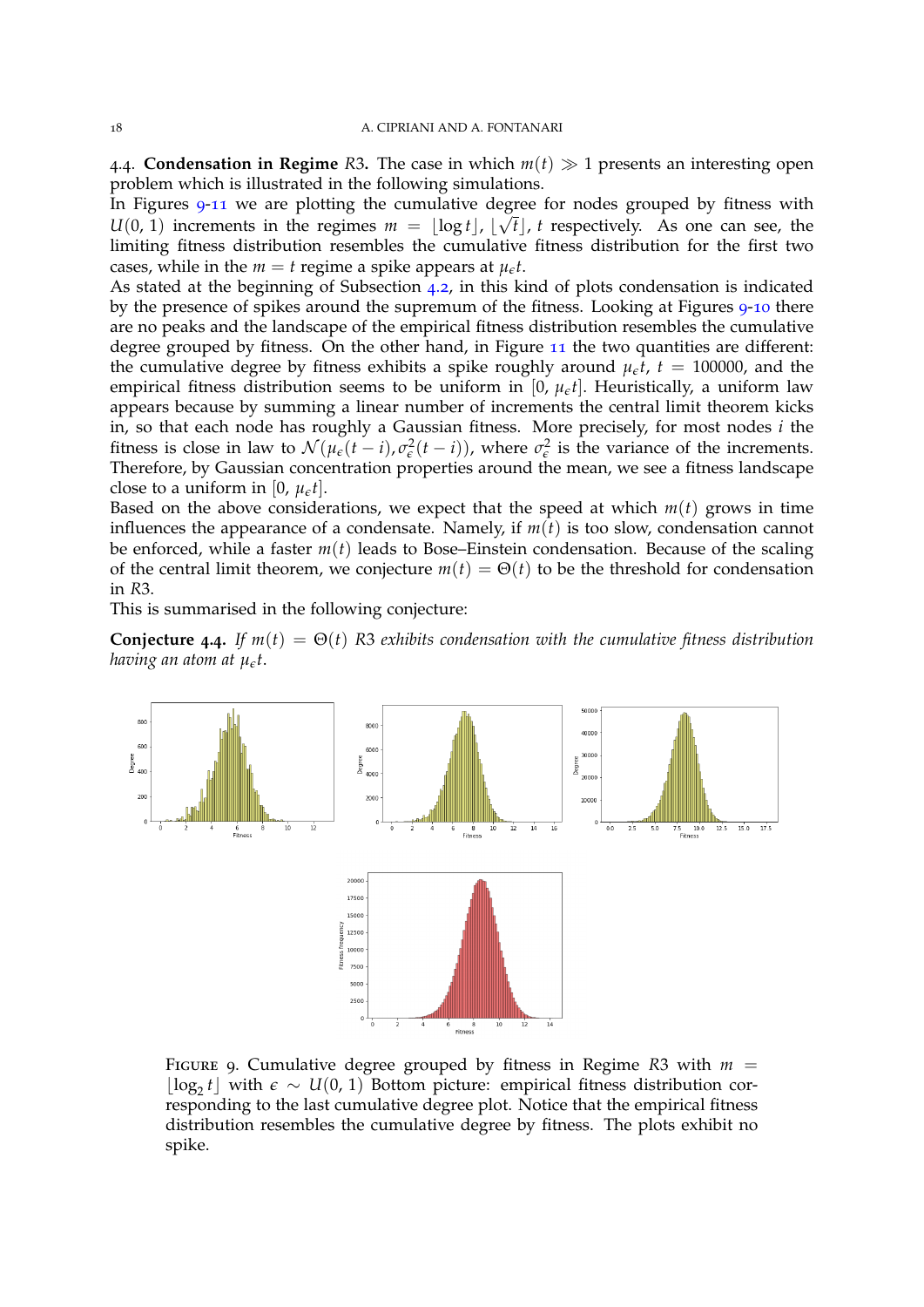

<span id="page-18-1"></span>FIGURE 10. Cumulative degree grouped by fitness in Regime R3 with  $m = \lfloor \sqrt{2} \rfloor$  $[t]$ with  $\epsilon \sim U(0, 1)$  Bottom picture: empirical fitness distribution corresponding to the last cumulative degree plot. Notice that the empirical fitness distribution resembles the cumulative degree by fitness. The plots exhibit no spike.



<span id="page-18-0"></span>FIGURE 11. Cumulative degree grouped by fitness in Regime *R*3 with  $m = t$ with *ε* ∼ *U*(0, 1). Bottom picture: empirical fitness distribution corresponding to the last cumulative degree plot. As expected, the fitness distribution is uniform in [0,  $\mu_{\epsilon}t$ ]. In particular  $\mu_{\epsilon} = 1/2$ ,  $t = 100000$ , and  $\mu_{\epsilon}t \approx 50000$ .

We expect our results to be universal regardless of the increment distribution. In order to properly address this topic, we need to identify two fitness families. Mailler, Mörters, and Senkevich [2019](#page-20-21) propose two fitness categories in the context of competing growth processes and dynamical networks. The difference arises essentially in the behavior at the maximal fitness value (regular variation vs. exponential behavior) that implies a different treatment of the two regarding condensation. The families are: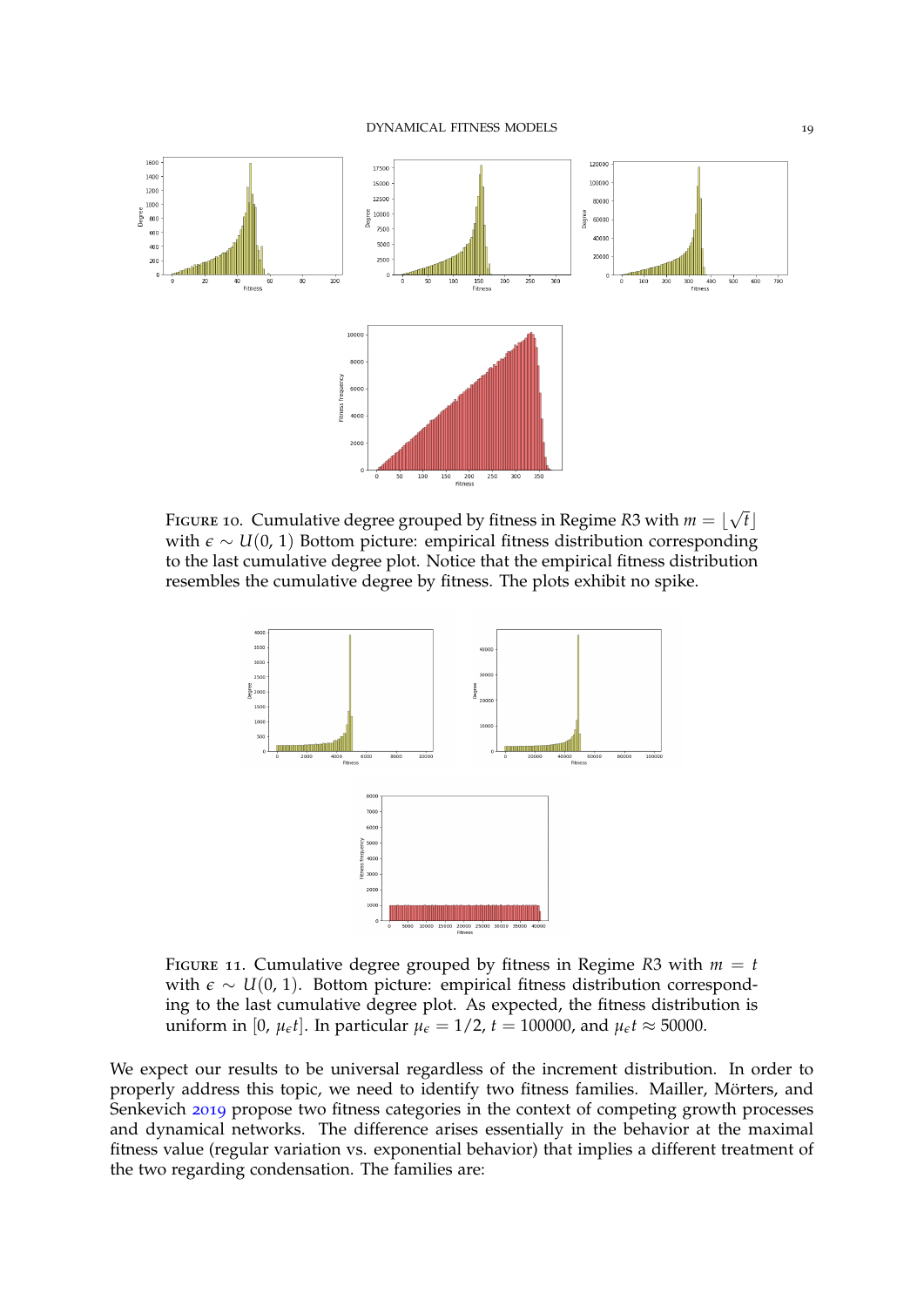- i) bounded random variables in the maximum domain of attraction of the Weibull distri-bution eg. Beta distribution (Embrechts, Klüppelberg, and Mikosch [2013](#page-20-22), Section 3.3.2);
- <span id="page-19-1"></span>ii) bounded random variables in the maximum domain of attraction of the Gumbel dis-tribution eg. those with survival function (Embrechts, Klüppelberg, and Mikosch [2013](#page-20-22), Section 3.3.3).

<span id="page-19-2"></span>
$$
\overline{F}(x) = \exp(-x/(1-x)), \quad x \in [0, 1].
$$
 (4.3)

So far we have used in our simulations Beta-distributed increments. In order to better support our claims, we provide a realisation of our model in *R*3 with increments belonging to Class [ii\).](#page-19-1) Namely, we will use increments distributed as ([4](#page-19-2).3). As one can notice, the behavior shown in Figure [12](#page-19-3) is qualitatively similar to Figure [11](#page-18-0). The intuition behind this is that the central limit theorem works regardless of the initial increment distribution.



<span id="page-19-3"></span>FIGURE 12. Cumulative degree grouped by fitness in Regime  $R3$  with  $m = t$ with increments distributed as  $(4.3)$  $(4.3)$  $(4.3)$ . Bottom picture: empirical fitness distribution corresponding to the last cumulative degree plot. As expected, the fitness distribution is uniform in [0,  $\mu_{\epsilon}t$ ]. In particular  $\mu_{\epsilon} = 1/2$ ,  $t = 100000$ , and  $\mu_{\epsilon}t \approx 50000.$ 

## 5. Concluding remarks

<span id="page-19-0"></span>As mentioned in the Introduction most the main tools (urn models, continuous-time branching processes etc) developed to analyze preferential attachment models with fitness are still not able to treat dynamical fitness models. This is why the behavior of these models poses an interesting mathematical challenge. In this paper we started the investigation, both mathematical and empirical, of these models. We believe that a rigorous analysis of dynamical fitness preferential attachment graphs can shed light on the existence of universality classes for random graphs. In particular this can justify the use of the Barabási-Albert and the Bianconi-Barabási models in applications. As an example, since the attachment probability of a graph is hard to estimate, knowing that the benchmark models are robust under bounded fluctuations of the fitness makes them suitable to fit observed networks.

Finally, a rigorous study of Regime *R*3 is advocated. The reason for this is that it creates a new universal model where the phase transition seems not to depend anymore on the fitness but rather on the speed of the fitness growth.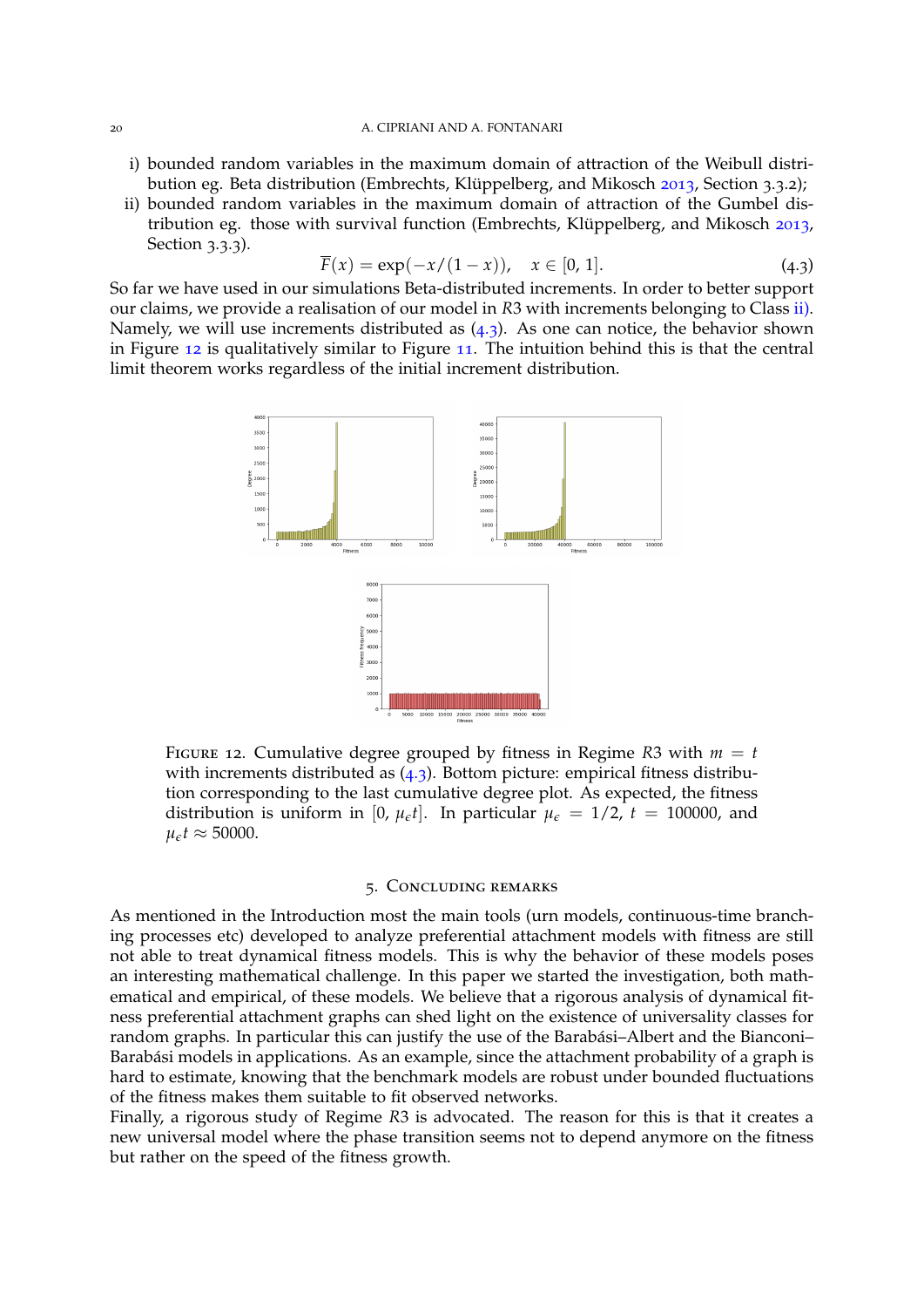## REFERENCES 21

#### **REFERENCES**

- <span id="page-20-12"></span>Arnold, B. C. (2007). "Majorization: Here, There and Everywhere". In: *Statist. Sci.* 22.3, pp. 407– 413.
- <span id="page-20-10"></span>Aspembitova, A. et al. (2019). "Fitness preferential attachment as a driving mechanism in bitcoin transaction network". In: *PLOS ONE* 14.8, pp. 1–20.
- <span id="page-20-15"></span>Athreya, K. B. and S. Karlin (1968). "Embedding of urn schemes into continuous time Markov branching processes and related limit theorems". In: *The Annals of Mathematical Statistics* 39.6, pp. 1801–1817.
- <span id="page-20-0"></span>Barabási, A.-L. and R. Albert (1999). "Emergence of scaling in random networks". In: *science* 286.5439, pp. 509–512.
- <span id="page-20-2"></span>Barabási, A.-L. et al. (2016). *Network science*. Cambridge university press.
- <span id="page-20-16"></span>Bhamidi, S. (2007). "Universal techniques to analyze preferential attachment trees: Global and local analysis". In: *Preprint available at http://www. unc. edu/ bhamidi*.
- <span id="page-20-1"></span>Bianconi, G. and A.-L. Barabási (2001). "Competition and multiscaling in evolving networks". In: *EPL (Europhysics Letters)* 54.4, p. 436.
- <span id="page-20-3"></span>Borgs, C. et al. (2007). "First to market is not everything: an analysis of preferential attachment with fitness". In: *Proceedings of the thirty-ninth annual ACM symposium on Theory of computing*. ACM, pp. 135–144.
- <span id="page-20-20"></span>Cirillo, P. (2013). "Are your data really Pareto distributed?" In: *Physica A: Statistical Mechanics and its Applications* 392.23, pp. 5947–5962.
- <span id="page-20-4"></span>Dereich, S. (2016). "Preferential attachment with fitness: unfolding the condensate". In: *Electron. J. Probab.* 21, 38 pp.
- <span id="page-20-5"></span>Dereich, S., C. Mailler, and P. Mörters (2017). "Nonextensive condensation in reinforced branching processes". In: *The Annals of Applied Probability* 27.4, pp. 2539–2568.
- <span id="page-20-6"></span>Dereich, S. and M. Ortgiese (2014). "Robust Analysis of Preferential Attachment Models with Fitness". In: *Combinatorics, Probability and Computing* 23.3, 386–411.
- <span id="page-20-22"></span>Embrechts, P., C. Klüppelberg, and T. Mikosch (2013). *Modelling extremal events: for insurance and finance*. Vol. 33. Springer Science & Business Media.
- <span id="page-20-18"></span>Freeman, N. and J. Jordan (2018). "Extensive Condensation in a model of Preferential Attachment with Fitnesses". In: *arXiv preprint arXiv:1812.06946*.
- <span id="page-20-7"></span>Garavaglia, A. (2019). "Preferential attachment models for dynamic networks". Link: [https:](https://pure.tue.nl/ws/files/115157348/20190129_Garavaglia1.pdf) [/ / pure . tue . nl / ws / files / 115157348 / 20190129 \\_ Garavaglia1 . pdf](https://pure.tue.nl/ws/files/115157348/20190129_Garavaglia1.pdf). PhD thesis. TU Eindhoven.
- <span id="page-20-11"></span>Garavaglia, A., R. van der Hofstad, and G. Woeginger (2017). "The Dynamics of Power laws: Fitness and Aging in Preferential Attachment Trees". In: *Journal of Statistical Physics* 168.6, pp. 1137–1179.
- <span id="page-20-13"></span>Hardy, G., J. Littlewood, and G. Pólya (1929). "Some simple inequalities satisfied by convex functions". In: *Messenger Math.* 58, pp. 145–152.
- <span id="page-20-19"></span>– (1952). *Inequalities*. Cambridge Mathematical Library. Cambridge University Press.
- <span id="page-20-8"></span>Haslegrave, J., J. Jordan, and M. Yarrow (2019). "Condensation in preferential attachment models with location-based choice". In: *Random Structures and Algorithms*.
- <span id="page-20-9"></span>Haslegrave, J. and J. Jordan (2016). "Preferential attachment with choice". In: *Random Structures & Algorithms* 48.4, pp. 751–766.
- <span id="page-20-17"></span>Janson, S. (2004). "Functional limit theorems for multitype branching processes and generalized Pólya urns". In: *Stochastic Processes and their Applications* 110.2, pp. 177–245.
- <span id="page-20-21"></span>Mailler, C., P. Mörters, and A. Senkevich (2019). *Competing growth processes with random growth rates and random birth times*. arXiv: [1909.07690 \[math.PR\]](http://arxiv.org/abs/1909.07690).
- <span id="page-20-14"></span>Marshall, A. W., I. Olkin, and B. C. Arnold (1979). *Inequalities: theory of majorization and its applications*. Vol. 143. Springer.